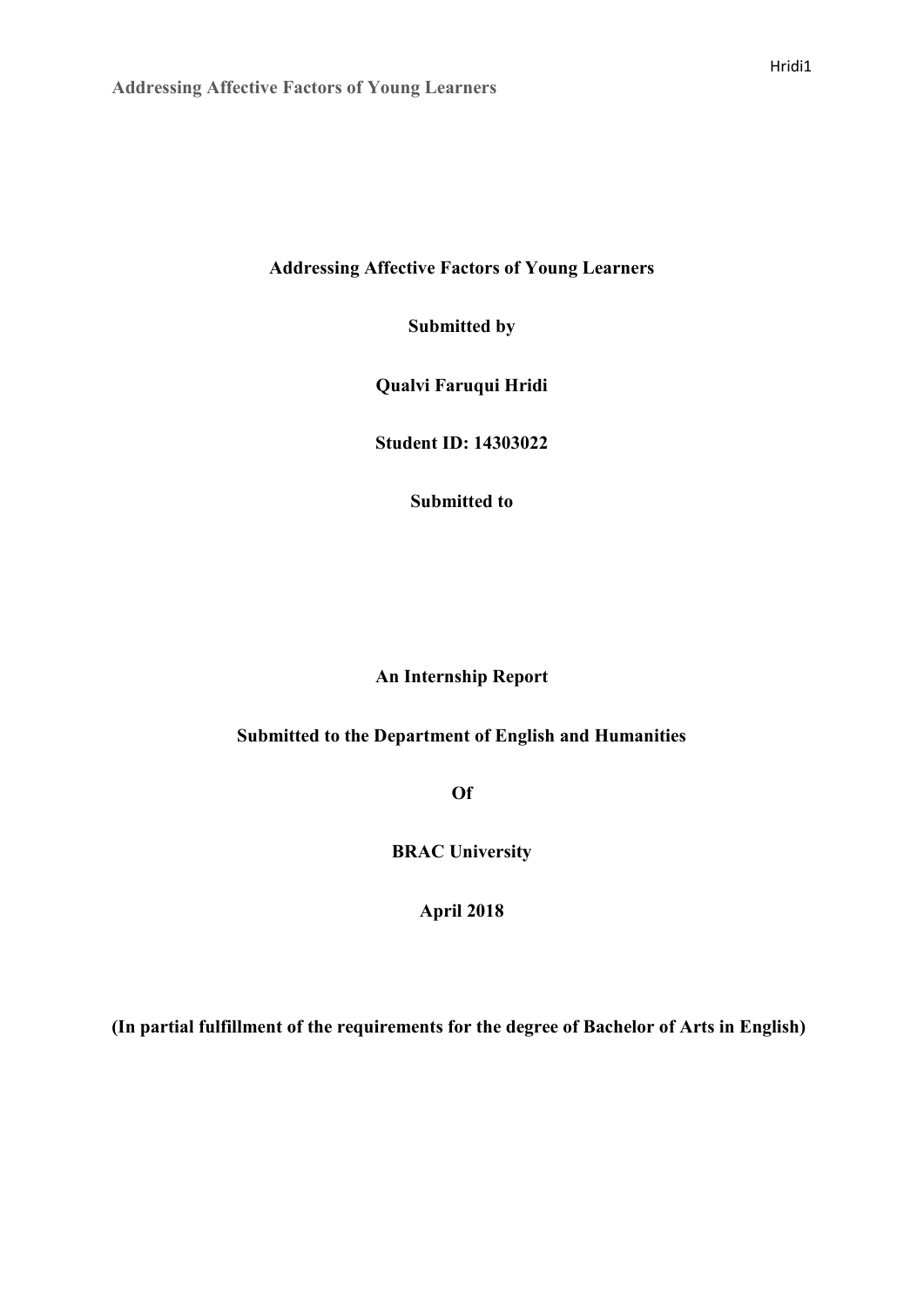### **Acknowledgement**

I would like to express my sincere thanks to Ms Lubaba Sanjana who was my supervisor without whom my work would not have been completed. I would like to thank Dr. Firdous Azim, Chairperson, Department of English & Humanities. I would like to thank Ms Dilruba Begum, honorable vice principal of Mohammadpur Preparatory Higher Secondary School ( Girls' wing ; English version) for giving me the opportunity to do my internship in this school. Also I thank Mrs. Tahera and Mrs Suparna, the course teachers of class 2, for helping me during my internship.

I am also grateful to Mr. Mohammad Mahmudul Hauque, Mrs Samina Sultana, Mrs. Rukhsana Rahim Chowdhury, Mrs Asifa Sultana and Mr. Afsan Chowdhury from whom I have learnt many things throughout my graduation period.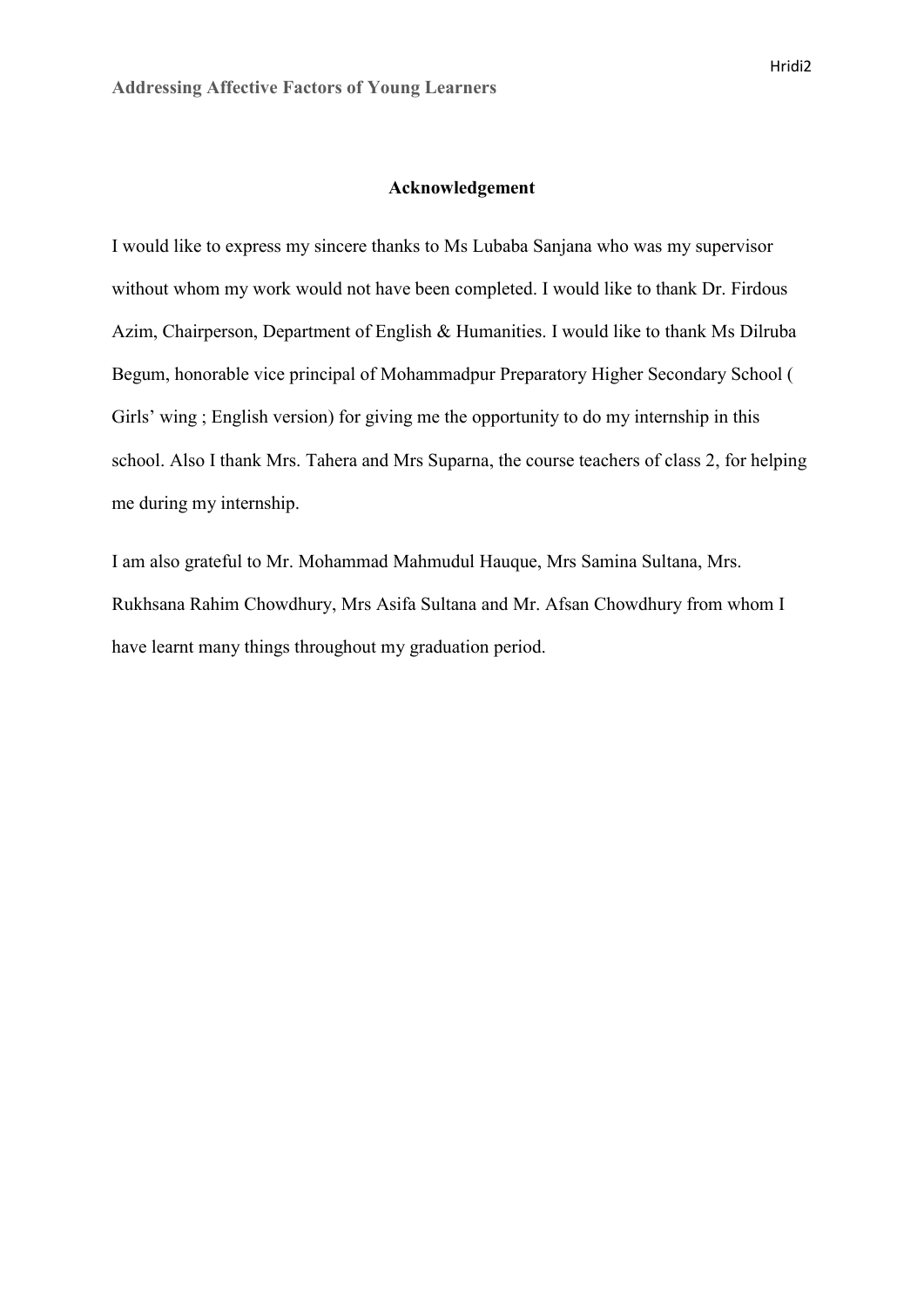### **Abstract**

This report is based on the experience on my internship at Mohammadpur Preparatory Higher Secondary School with a focus of identifying the affective filters among learners and my effort to reduce the influence of the affective filters. I tried my level best to mix with the students and tried to find out which things and facts were creating the affective filters. During my internship I tried to apply my knowledge that I acquired from different courses of ELT. In this paper I have also given some recommendation and suggestion to handle the affective filter.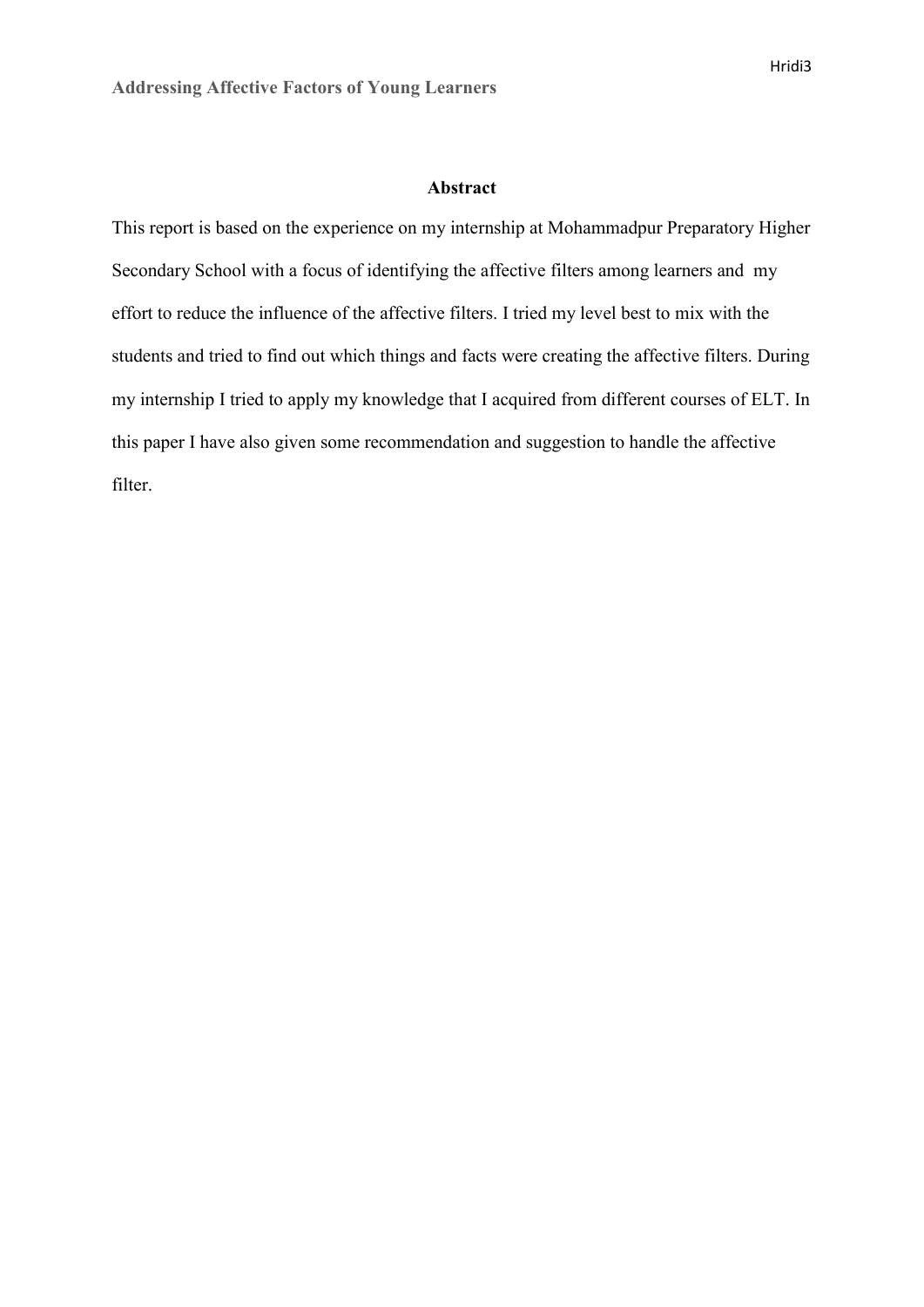# **Table of Content**

# **Chapter 1 Introduction Chapter 2 Literature Review**

2.1) Affective factors influencing ESL students

2.2) The ways to decrease the affective factors

# **Chapter 3 Theories into Practice**

- 3.1) As an Observer
- 3.2) As a Teacher
- 3.3) As an Examiner

# **Chapter 4 Opinion and Overall Observation**

**Chapter 5: Recommendation**

**Chapter 6: Conclusion**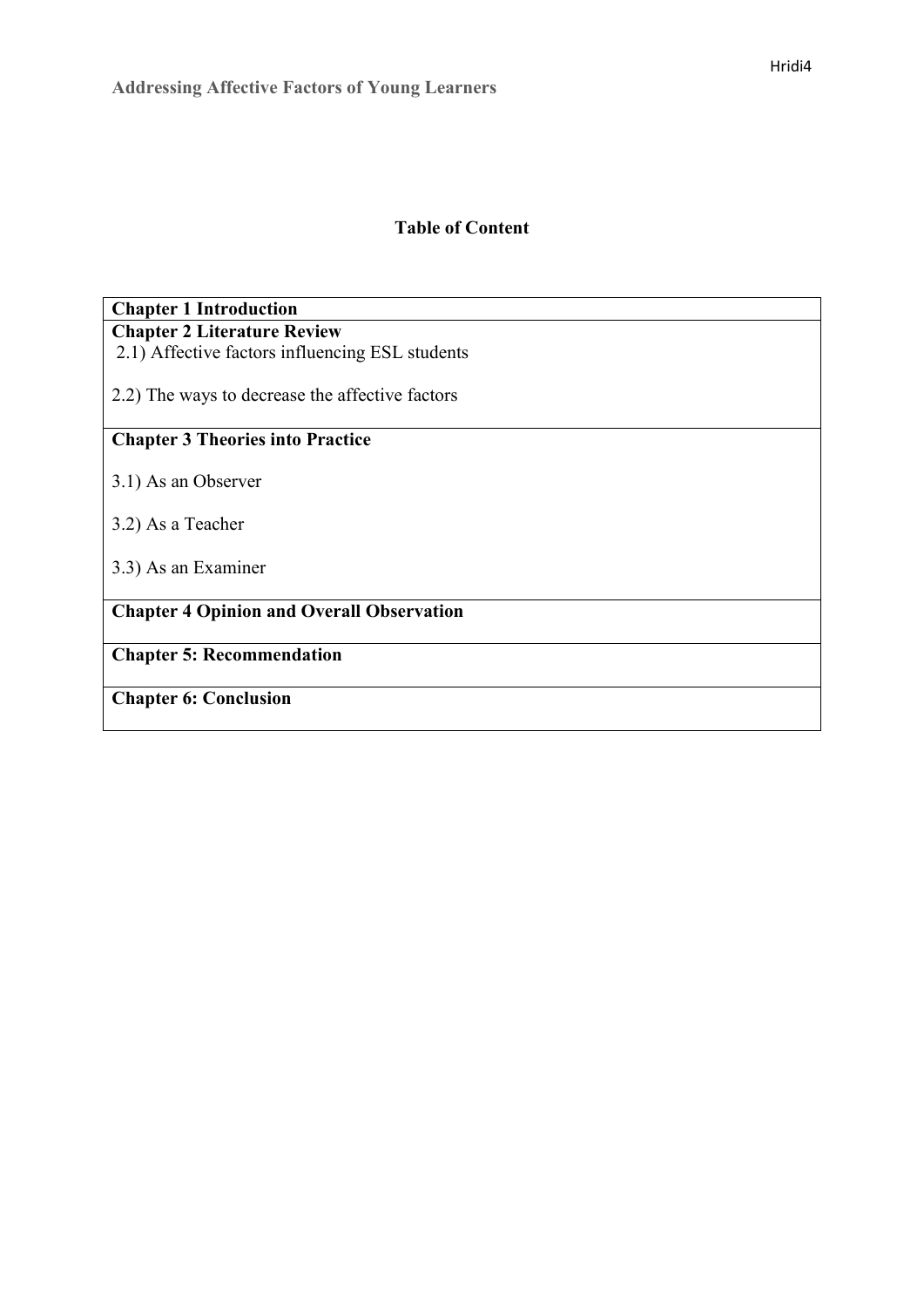#### **Chapter 1: Introduction**

English is an international language. A lot of people of the whole world speak in English and in many countries English is considered second language. Mahu (2012) stated that "English language has been the common language of the world for decades. It is now impossible to find a country where learning English has not become a norm" (p.374). Reddy (2012) claimed that English is a global language in today's world because it is the only language that is spoken by so many in the world. In addition, Boonkit (2010) claimed that English is the most commonly accepted language used when people from different countries get together for conferences and debates. In our country Bangladesh, English is used as both academic and official language and in media English is also being used widely. Though English is the second language in our country, the teaching and learning process is still very problematic in majority zone of our education system. Speaking and writing in correct English is one of the basic requirements in the job field and other sectors in our country. Since the majority of the students of our country are under national education curriculum, I found it wise to do my internship in a school which is under our national board. I choose Mohammadpur Preparatory Higher Secondary School ; (Girls' wing). I was a student of this school. Thus a lot of memories are linked with this school and place. I could not chose Bangla medium due to time clash with my classes in BRAC. Thus I had to do my internship in English version.

 Mostly I took classes in class 2 where I observed and taught young learners but I also took classes in class four and seven. Thus I observed the overall learning of their L2 and teaching learning process in the classroom. In my report I will mainly focus on the affective filters that usually influence in L2 learning in classroom and beyond classroom. In my overall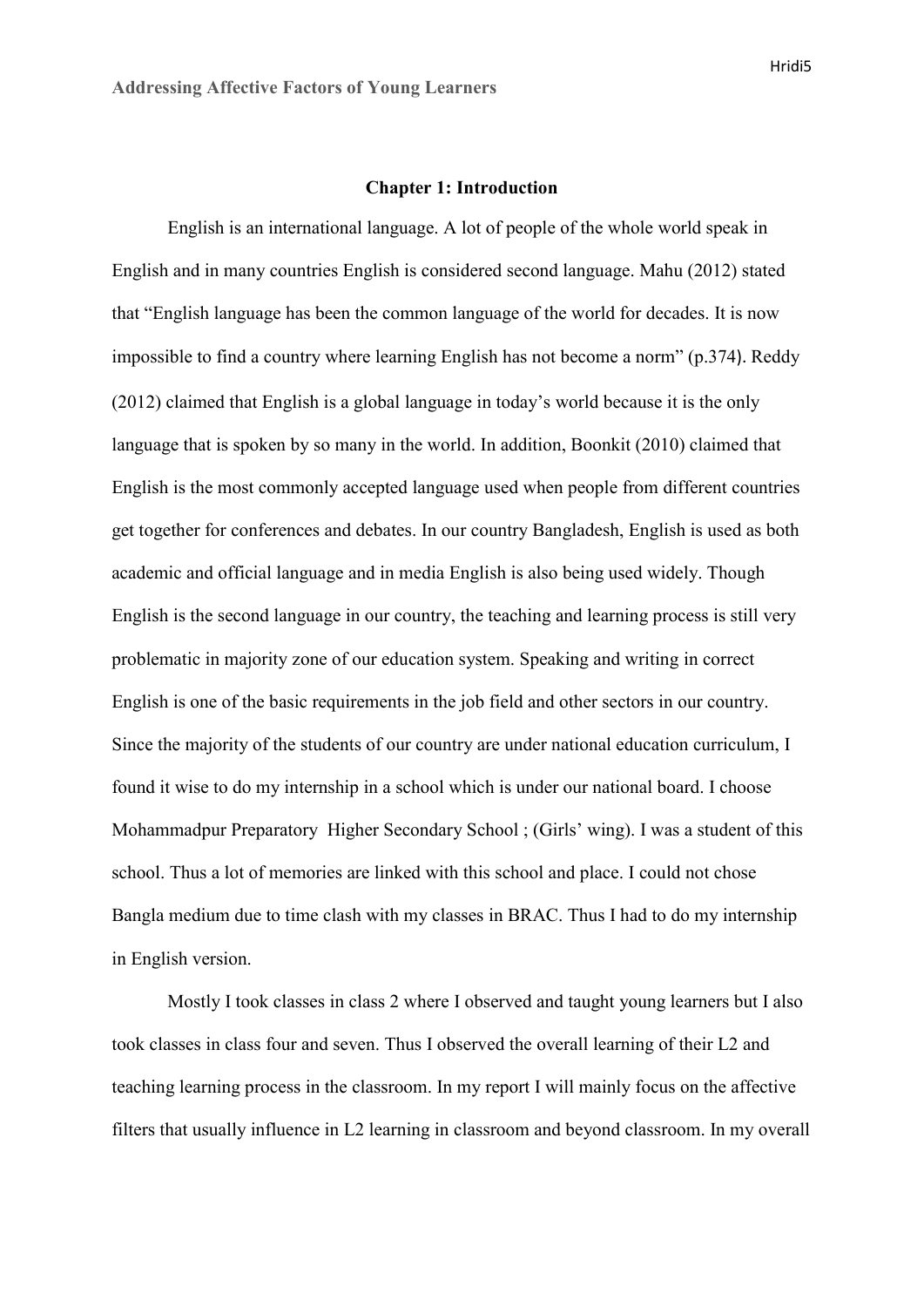internship experience I tried to lessen the influence of the effective filters by applying different teaching techniques that I learned in different ELT courses.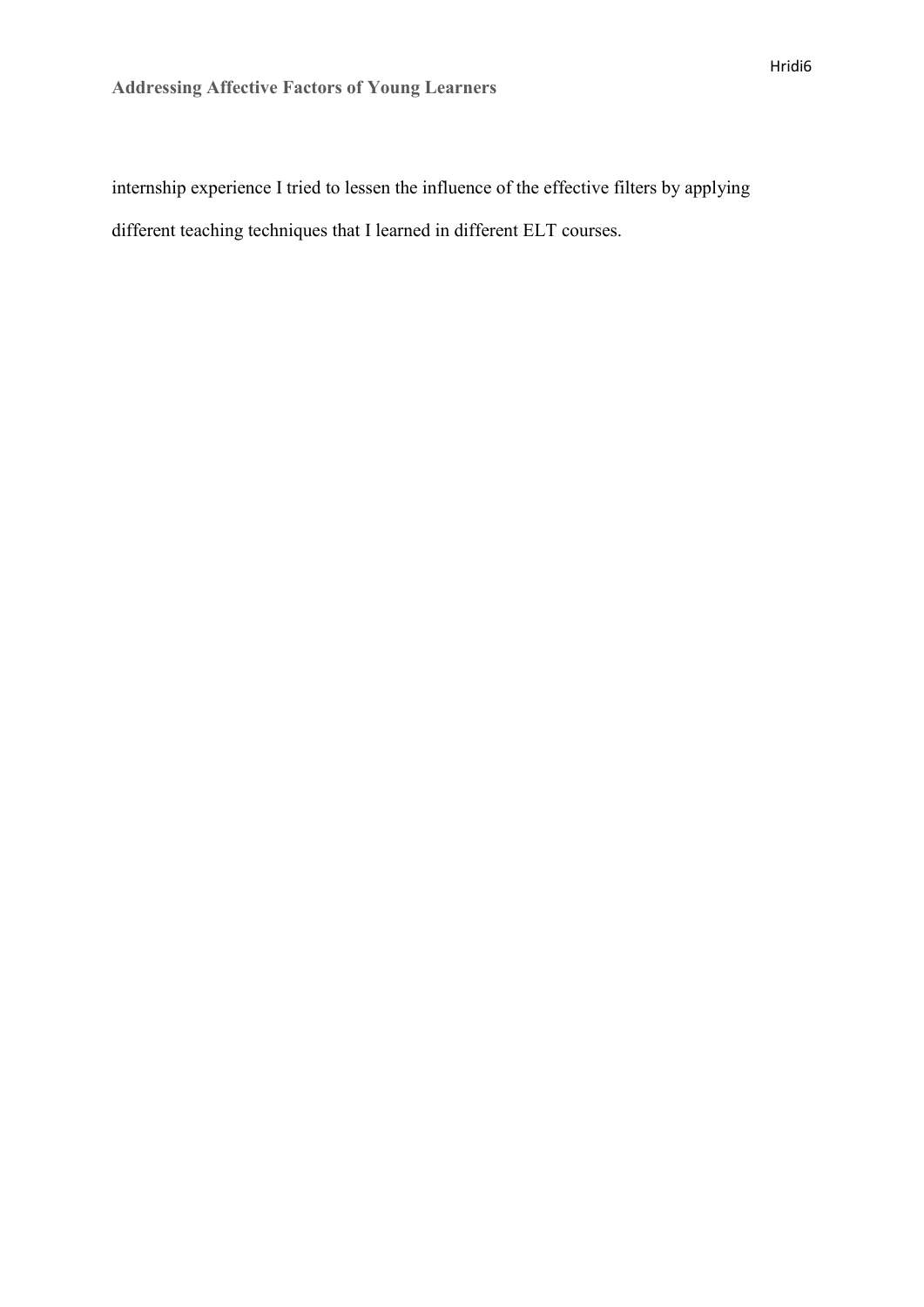#### **Chapter 2: Literature Review**

 The issues which are widely fall under affective filters are very common in SLA. Krashen's hypothesis has a prominent place in this topic. According to Spada and Lightbrown (2006), the affective filters will be a figurative obstruction that displays learners starting with securing target language significantly when appropriate information is accessible. I want to relate the idea through working in practical field. Mclaughlin (1987) stated that "According to the affective filter hypothesis, comprehensible input may not be utilized by second language acquirers if there is a mental block that prevents them from fully profiting from it" (p.51). Krashen (1982) stated that the affective filter is like a barrier to acquisition. When the filter is down the input is obtained by the language acquisition device and becomes acquired competence. On the other hand, when the filter is up, the input is blocked and does not reach the language acquisition device. When the affective filter is up, the learner can comprehend what is seen and read, but the input will not go toward the language acquisition device. This happens when the learner is not motivated, does not have enough self-confidence, and is faced with failure. The filter is down when the learner is not anxious and is interested in becoming a part of a group that speaks the target language.

# **2.1) Affective factors influencing ESL students:**

### **Anxiety:**

According to Ni (2012), anxiety is a specific emotional factor. It is a standout amongst the most focused and inescapable emotions. Language uneasiness "positions high among factors impacting language adapting, paying little mind to whether the setting is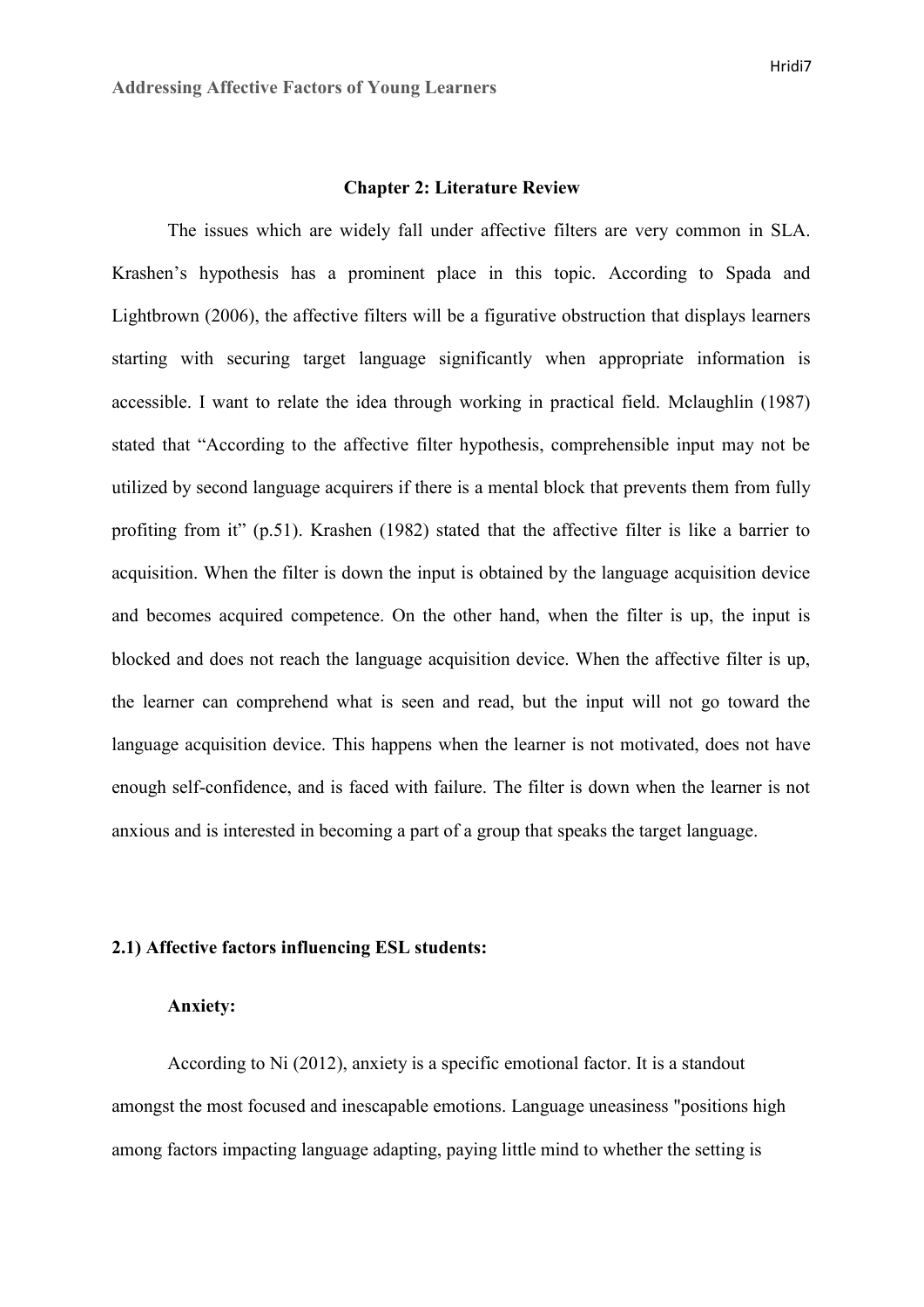casual (learning on the streets) or formal (in the classroom)". Students with anxiety cannot concentrate in the lesson properly. They feel nervous to participate and ask question to the teacher. As a result their learning remains incomplete. According to Krashen (1981), the students who feel calm in the classroom and preferences the instructor may search out more admission by volunteering and may not be more tolerating of the instructor as a source of information (p.23).

 According to Hashemi (2011), language learners generally express tension, fear and anxiety when talking in another language. Language uneasiness can begin from students' own feeling of 'self', their self-related innatism, language learning troubles, contrasts in students' and target language societies, contrasts in economic wellbeing of the speakers and conversationalists, and from the dread of losing self-personality. Language fear may be an outcome and in addition a reason for lacking charges of the target language. It might be experienced because of semantic troubles L2/ EFL students look in learning and utilizing the objective language. Inside social settings, language uneasiness might be experienced because of outward/extrinsic motivation.

### **Lack of students' autonomy:**

 In Bangladesh, learner autonomy is a relatively new area. Here, schools and colleges mainly follow a teacher centered approach. Even in universities, mostly classes are lecture-based (Bashir, 2012). Consequently, it becomes a challenge to implement learner centered approaches appropriately since many learners might not be prepared for it. Sometimes availability of resources encourages autonomy. Still autonomy is not always a matter of availability of resources, but a matter of attitude and perception, thus it is needed to assess the level of autonomy among learners.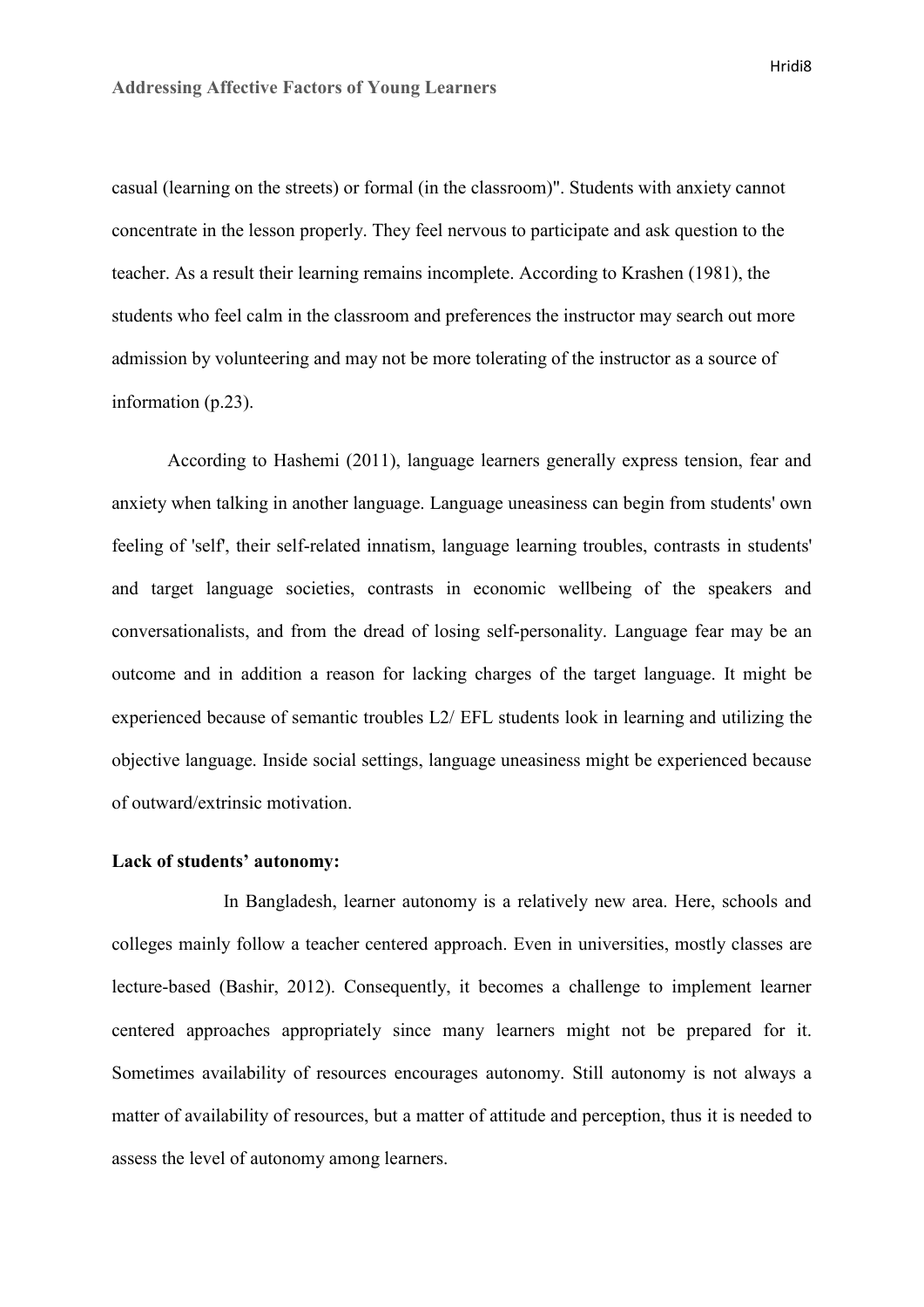There are again some common misconceptions like autonomy means only selfinstruction and no interference from the part of teachers and so on (Borg & Busaidi, 2012). All these misconceptions are needed to be addressed and clarified for the development of autonomy, and in order to do that knowing learners perceptions and attitudes is the first thing to be done.

## **Ignorance:**

 According to Oroji (2013), the target language speaker knows everything and foreign language speaker is pretty much oblivious. Middle language or inter language is, consequently, a result of ignorance. An inter language is a rising phonetic framework that has been produced by a student of a second language (or L2) who has not turned out to be completely capable yet but rather is approximating the objective language: safeguarding a few highlights of their first language (or L1), or over generalizing target language controls in talking or composing the objective language and making advancements. It can fossilize, or stop creating, in any of its formative stages. The between language rules are asserted to be molded by a few components, including: L1 exchange, exchange of training, strategies of L2 learning (e.g.simplification), procedures of L2 correspondence (or correspondence techniques like bypass), and over generalization of the target language design.

## **2.2) The ways to decrease the influence of affective filters:**

## **Motivation:**

Henter (2014) believed that motivation is one of the affective variables that can affect language learning. Dornyei (1994a) defined it as the main determinant in learning a foreign language. Dörnye and Otto (1998) defined motivation as "the dynamically changing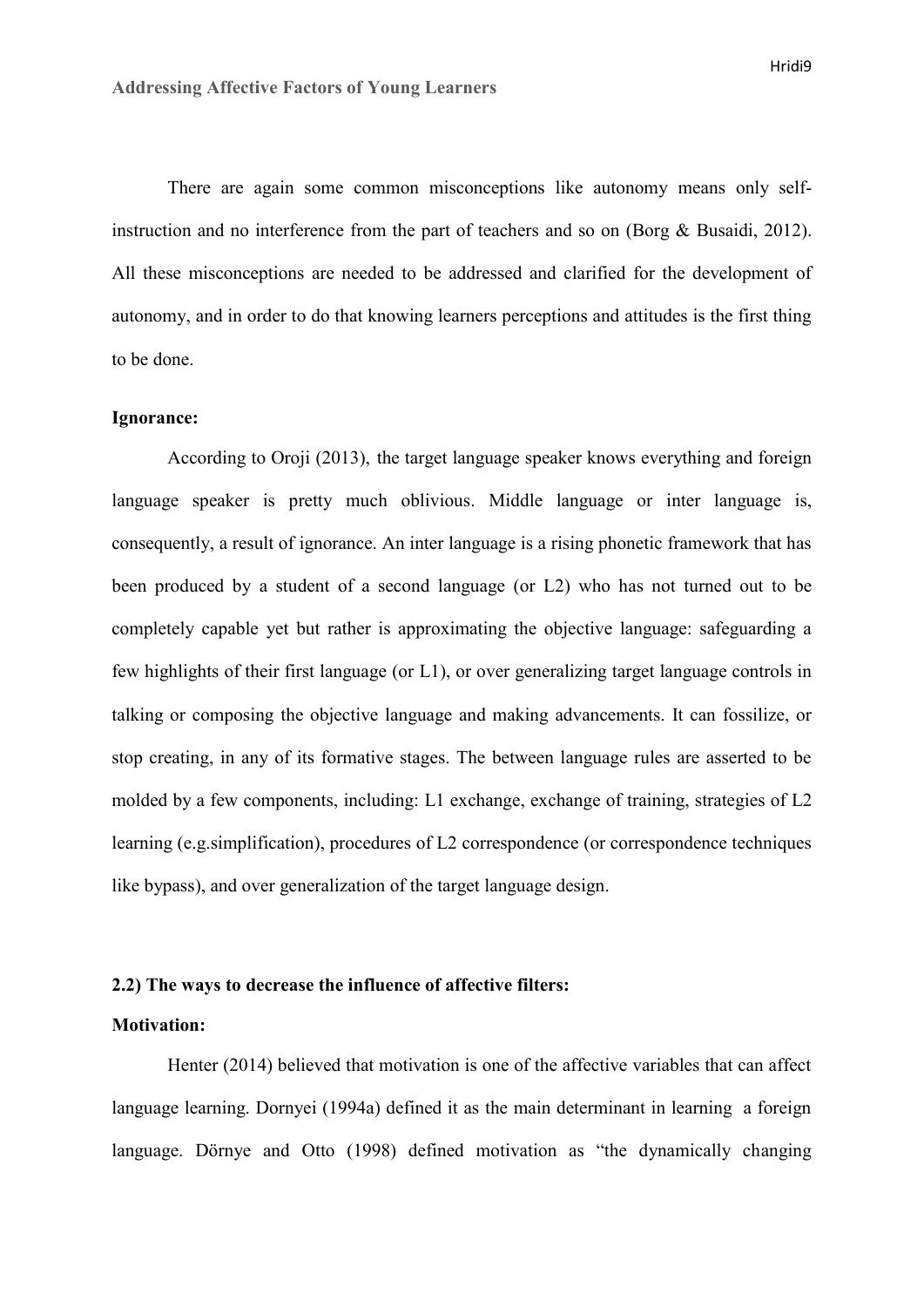cumulative arousal in a person that initiates, directs, coordinates, amplifies, terminates, and evaluates the cognitive and motor processes whereby initial wishes and desires are selected, prioritized, and (successfully or unsuccessfully) acted out" (p.65).Gardner (1985) defined motivation to learn a second language as the entity that human beings work or make a great effort to learn the language because of a strong wish to do so and the satisfaction experienced in this activity.

According to Durbey (2008), students require quality direction, information, collaboration, and open doors or important and worthy output, to gain ground, as well as to keep up inspiration for language learning. A good teacher, at that point, must take advantage of the wellsprings of natural inspiration and discover approaches to interface them with outer motivational variables that can be conveyed to a classroom setting. This is particularly critical when English is not viewed as essential to the students' prompt needs, other than to pass exams. Since students have distinctive purposes to concentrate on a language, it is imperative for teachers to recognize students' motivations and needs,and to create appropriate motivational techniques. Students ought to comprehend why they have to attempt, to what extent they should support a movement, how hard they should seek after it, and how inspired they feel toward their interests.

# **Increasing autonomy of the learners:**

 Learner autonomy in language learning is nothing new, but in the last twenty years it has had a significant influence on English learning, be it English as a Second Language (ESL) or English as a Foreign Language (EFL). Today achieving learner autonomy is a universal educational goal (Sinclair, 1997, 2000b, cited in Bashir, 2012). Autonomous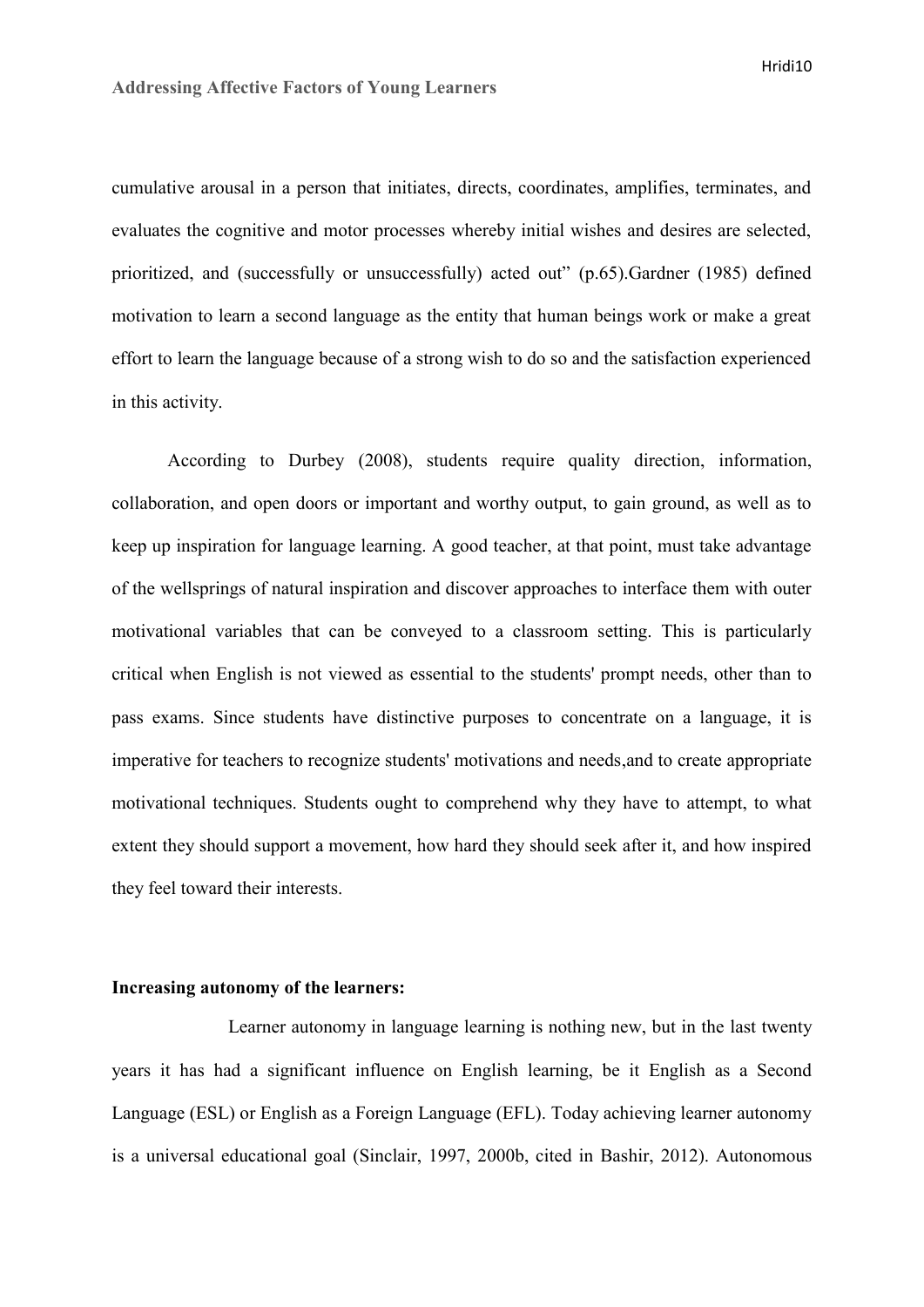learners are those who take responsibilities of their own learning. They are active decision makers in the process of curriculum development (Nunan, 1988). It is like empowering learners for taking decisions about their own learning, monitoring their progresses and evaluating their performances (Bashir, 2012). Benson and Voller (1997) mention five different uses of this term: for situations for self-learning, for the skills appropriate for selflearning, for exercising the inborn capacity to learn independently, for exercising learners' sense of responsibility and lastly for learners' right to self- direct their learning. In this way, this is a very important issue in the global educational context.

In those context where English is learnt as a second language hence opportunities to practice the language is not always and everywhere available. Consequently students are needed to be autonomous more in an ESL setting as students have to find settings for learning and using the language (Bayat, 2011). Though many factors like those mentioned above influence learners' motivation and readiness for autonomy. There are again some common misconceptions like autonomy means only self-instruction and no interference from the part of teachers and so on (Borg & Busaidi, 2012). The suggestion of Phan (2014) can be related here which was based on a survey on Bangladeshi students. According to him, to increase autonomy in a country like Bangladesh, the first step that needs to be taken is that to lessen down cultural barriers as much as possible, so that teachers and pupils could work in harmony keeping aside racism, social prejudice, gender complexity etc.

## **Implementation of Multimedia:**

Gilakjani (2012) presented three reasons and the rationale for the use of multimedia in the classroom. He stated that, use of multimedia increases students' level of interest, elevates their understanding, and increases their memorizing ability. Learning styles differ in every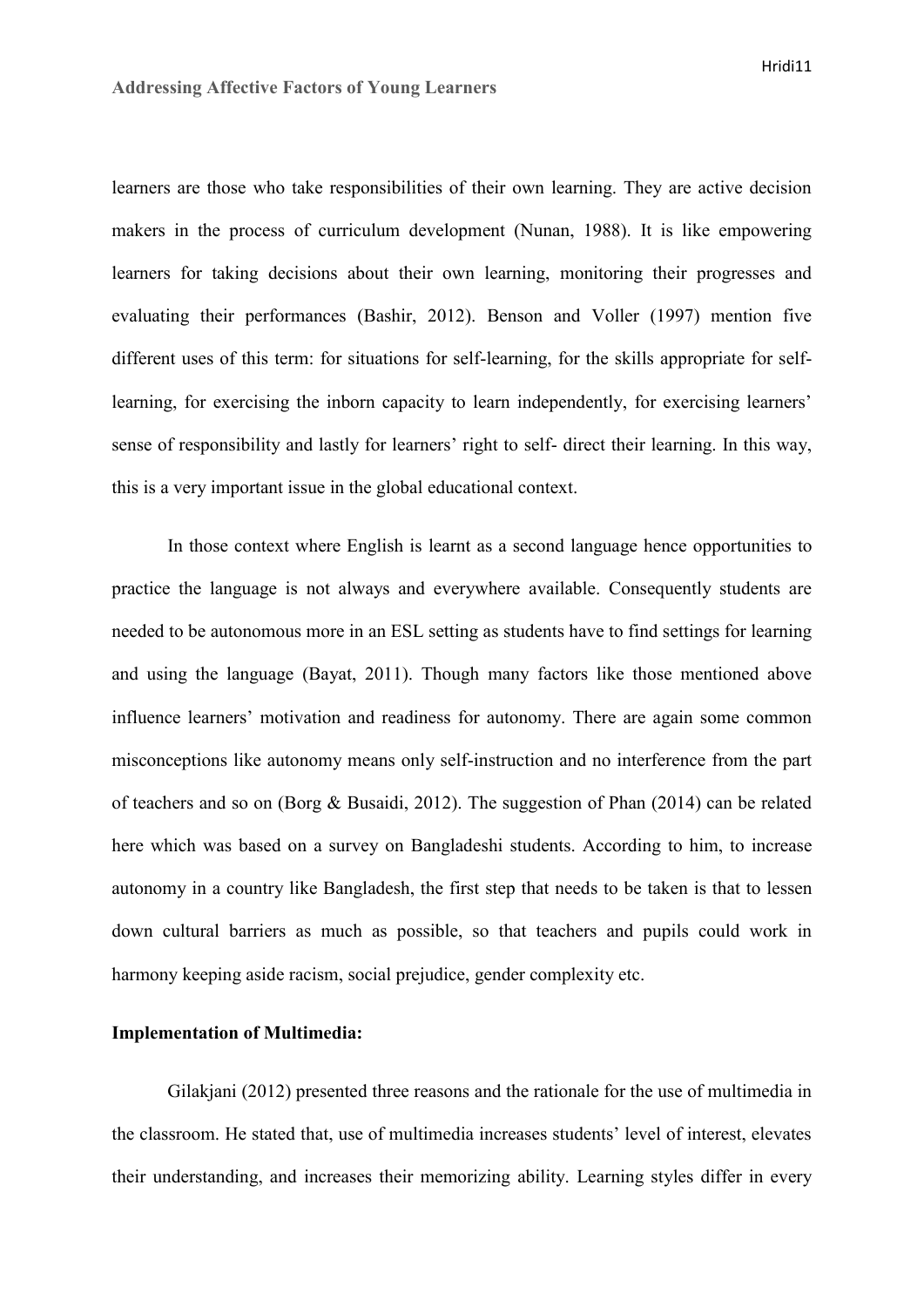Hridi12

student and multimedia provides a large number of learning styles at the same time to cater for the requirement of different students and address individual differences. In spite of some potential disadvantages of multimedia aided teaching, the advantages in the teaching and learning process have been documented. Meaningful learning environment recommended by cognitivism and constructivism can best be created with the help of multimedia. The students are better able to learn and retain the material when the lectures are presented through Power Point Presentation (PPT), as indicated by Atkins-Sayre et al. (1998), Mantei (2000), and Szabo and Hastings (2000). Multimedia in education can create a non-threatening environment for learners since it does not only focus on learning, rather it catches student's attention and interest since it is more than just learning. If information is presented via two or more of these channels, there will be additional reinforcement and, consequently, greater retention, thereby improved learning (Ellis, 2004). Wolfgram (1994) states, "People only remember 15 percent of what they hear and 25 percent of what they see, but they remember 60 percent of what they interact with" (Pg 70). Most people often tend to forget the detailed plot of a story book, but people do not usually forget when they see it in a movie. Because a movie connects mental, visual and auditory senses, whereas a book catches only mental senses of the audience. Schade (1992) believes that "Multimedia improves sensory stimulation, particularly due to the inclusion of interactivity"(Pg:64). Multimedia approach proved to be more favorable for low achievers as compared to high achievers according to Sahni and Sharma (2012). As stated by Gilakjani (2012), "Multimedia that is effective in learning and teaching doesn't simply consist of using multiple media together, but combining media mindfully in ways that capitalize on the characteristics of each individual medium and extend the learning and teaching experiences."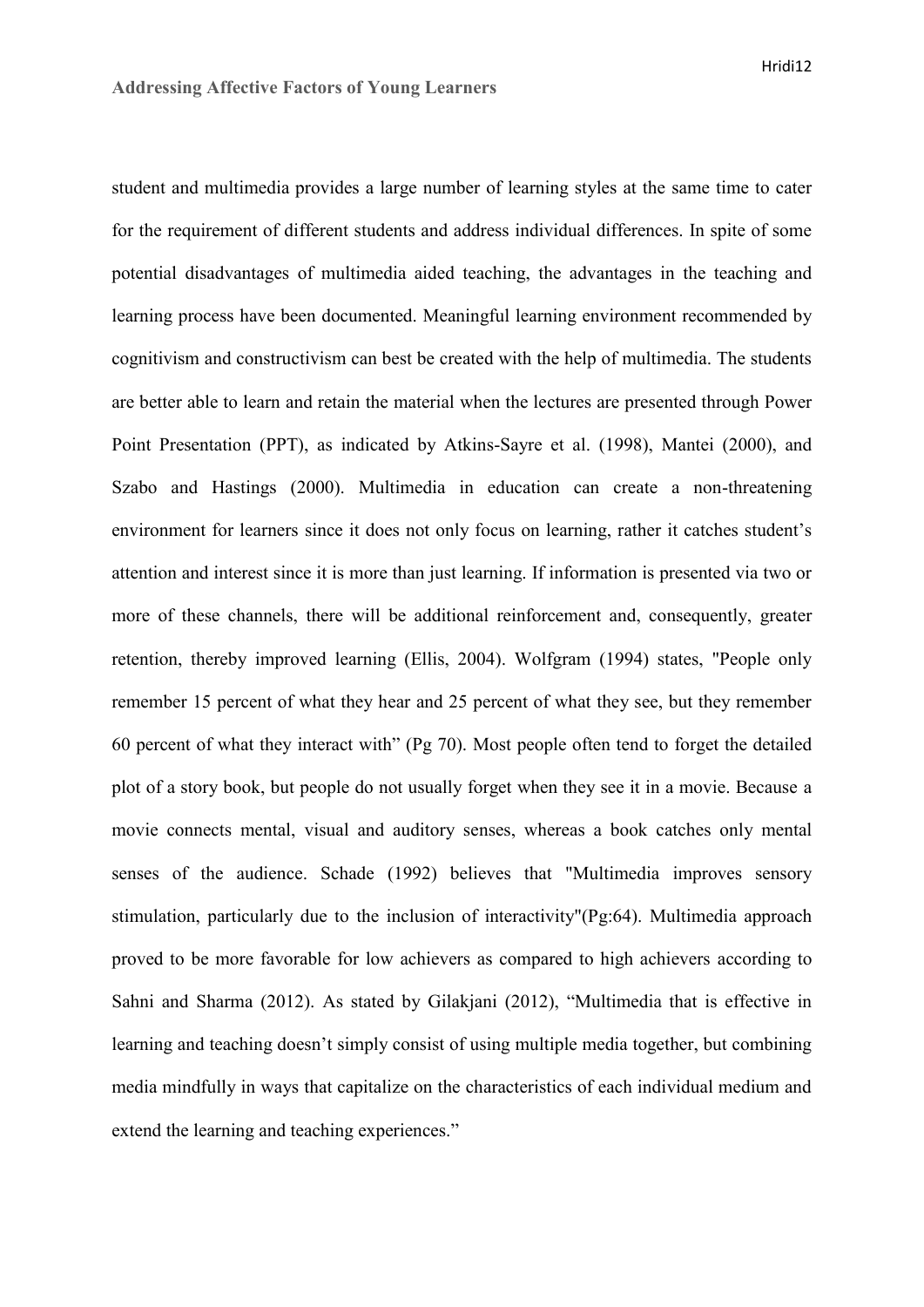## **Proper Classroom Management:**

 Classroom management is vital to make language instruction and learning effective. As indicated by Aliakbari and Heidarzadi (2015) 'Classroom administration is profoundly imperative for understanding and enhancing instructive process' as it offers students a perfect learning condition, and influences both students and teachers to feel more secure and more joyful (p.3).

In a classroom, learning occurs as well as teachers put endeavors on students, and once in a while take care of students' social and enthusiastic issues. For this reason, classroom administration is exceptionally urgent for both students and teacher. Naglar (2015) brought up some basic worries that a classroom manages and these are discipline, inspiration, taking care of students' social and enthusiastic issues, next to zero help from the guardians, viciousness, and working with a custom curriculum or incorporation students' (p.163)

### **Implementing Group Work:**

 Weimer (1986) proposed that regardless of the amount we loathe or cherish group work; it is one of the viable strategies of learning a lesson that makes an effective learning experience among learners (pg.2). Wiemer (1986) has called attention to that movement as group work has the potential to create students' progression in new information, which quickens learning. Salas (2005) likewise called attention to the group work can diminish students' timidity and influence them to feel strong (p.4). She also said that group work energizes the students in learning and taking duties. Sheedi and Region (n.d), pointed out that group work not just frequently help to build up the social and language aptitudes yet in addition help the students to help each other while working in an innovative task. Researcher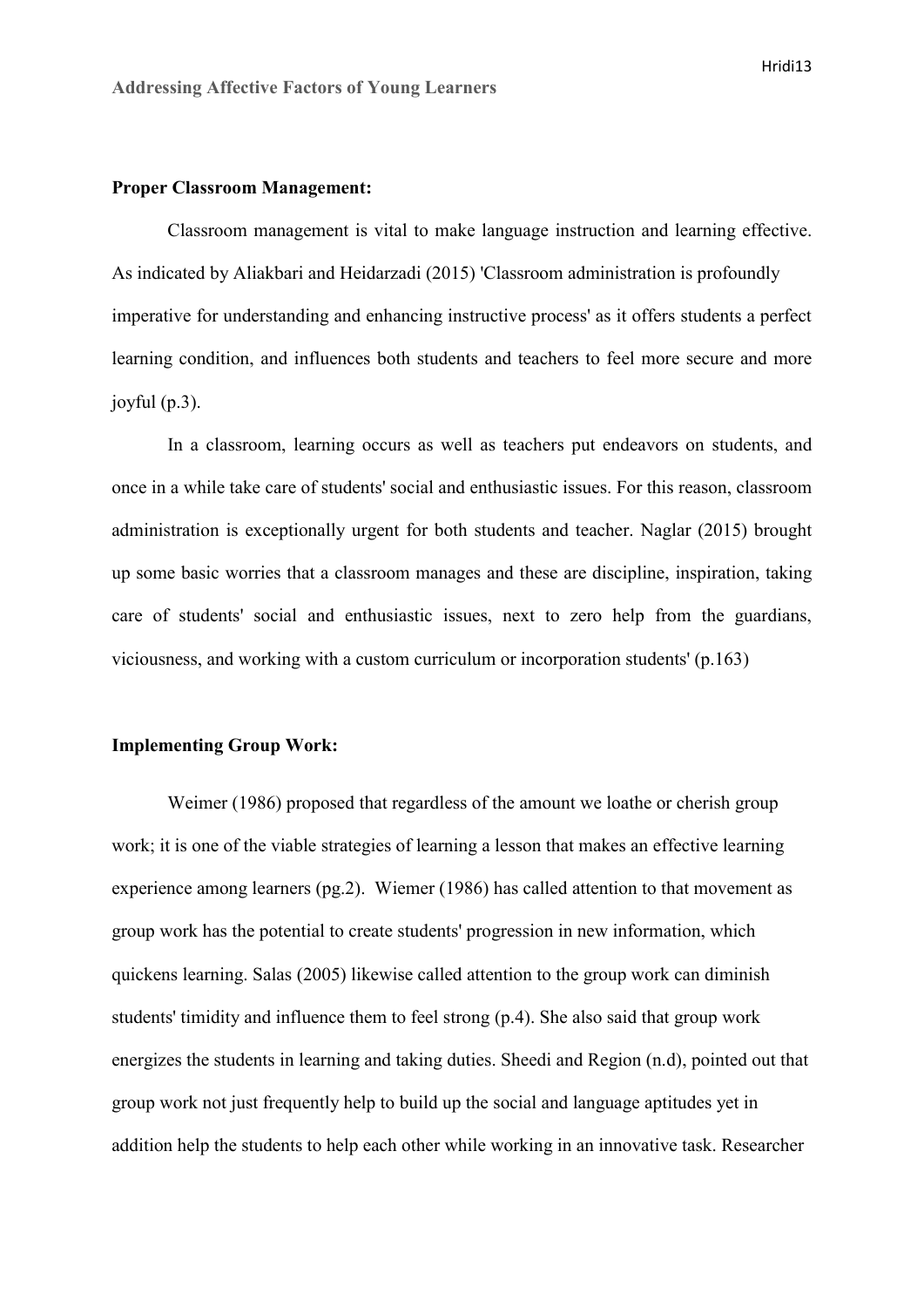proposed that group work has the potential to create students' psychological aptitudes and fortify their considerations, change their state of mind and cause students resistance to others (Livingstone and Lynch, 2000,p.326).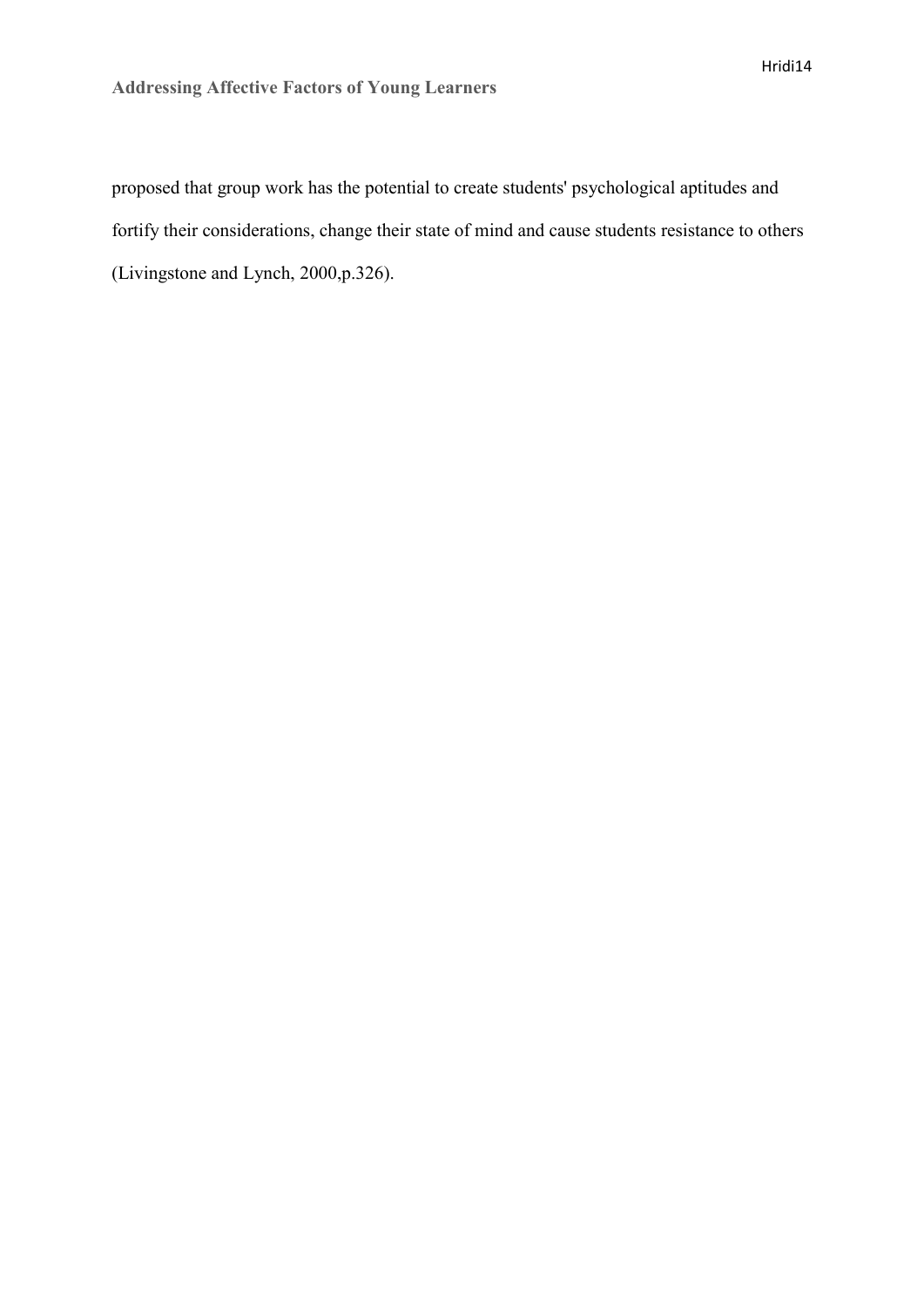#### **Chapter 3: Theories into Practice**

 As I was also a student of national curriculum background, I never felt the importance to improve my proficiency in English because in our time getting good numbers and passing the exams were the main objectives. When I joined university, I used to face many problems due to lack of my practical knowledge and poor fluency in English. Especially I faced problems in giving presentations and understanding class lectures which were totally in English. Gradually I tried to improve my English through various practice and learning. I learnt different techniques to learn English and how to face the affective filters that used to influence me the most.

 During my internship, I tried to implement different methodologies, techniques to decrease the affective filters which I found negatively influencing the learners. I worked as a observer, as a teacher and as an examiner.

#### **3.1 As an Observer:**

# **Implementing Proper Classroom Management:**

In one and half week of my internship, my task was to only observe the classes. I was taken to class 2 section B. The class teacher explained me the routine and syllabus of the class. There were 45 students in that section. First class that I observed was a grammar class. The teacher was explaining the use of articles. The use of 'the','an' 'a'. The class time was only 40 minutes. I found it as a very weak point as the teacher had no time for any ice breaking session or other discussions which would be indirectly motivating for their lessons to be more interesting. Thus, the teacher only had time for the confined lessons and exercises of the book. Another thing I observed, in case of young learners, the instructor should make a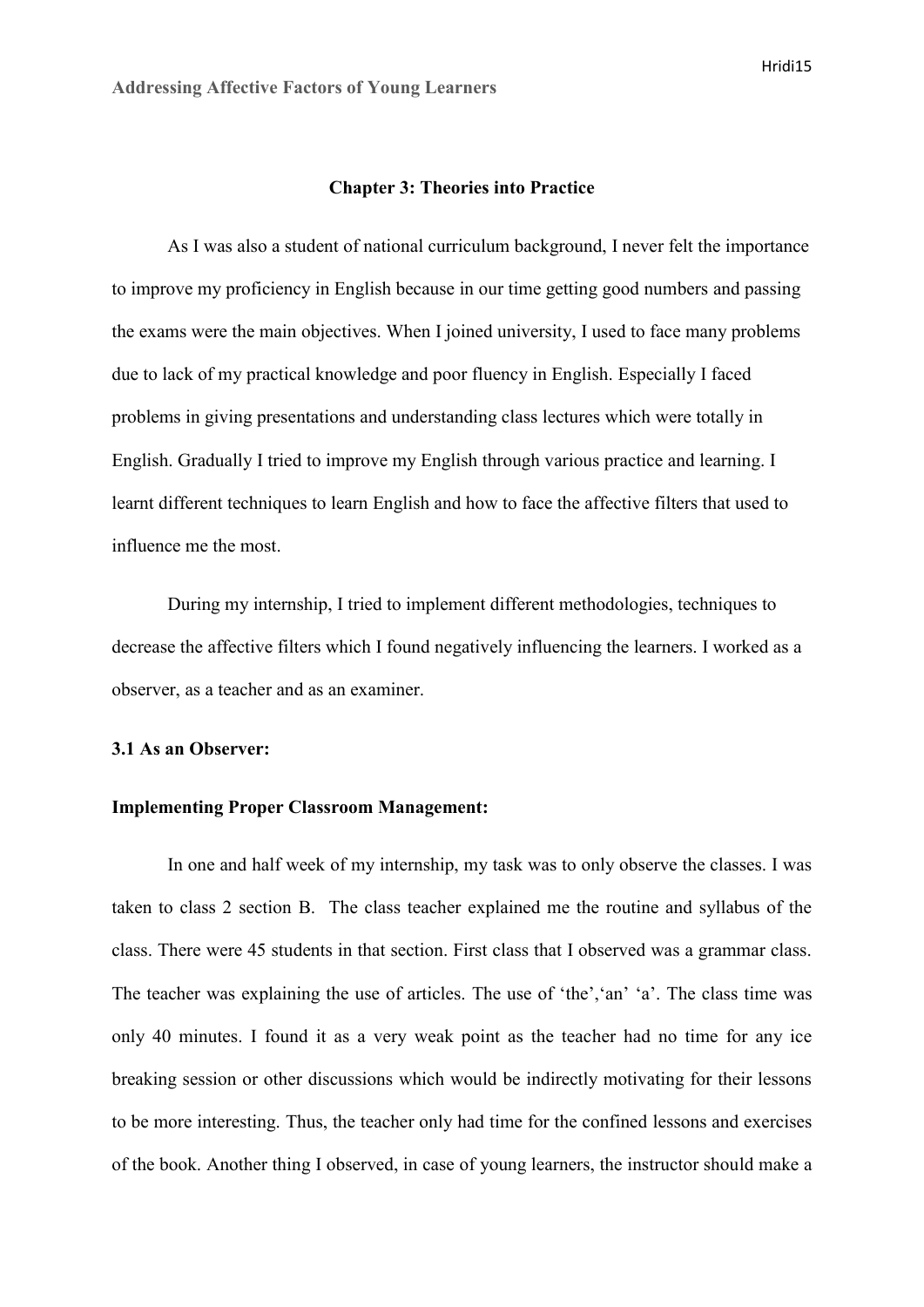mixture of L1 and L2, here the teacher was only using L1. If the students do not have minimum exposure in L2, they might not learn it or even try to learn it. Since young learners are not self-motivated, teacher should use different techniques to push them to speak in English. According to my knowledge of ELT courses, the young learners learn through *here & now* process (Brown,1994). They cannot keep things in their brain for long time. That is why the teaching process should be different. They need more visual exposure rather than only writing and listening to the teacher's lecture. Another thing I found really hampering that there was no time and opportunity for group works. Group work is very important for better result of a task and gaining better understanding among the learners. Due to the time shortage and fixed seating arrangement, the students do not get any chance for group work. Another very negative thing which is still present in the classroom seating arrangement is that the seats have been fixed for the students according to their merit positions in the exams. That means the seats for the advanced students and weak students are different. Thus this kind of seating arrangement makes a class conflict among the students. The weaker students feel inferior and less motivated.

I also observed and took classes in class 4 and 7. First day I just observed the classes, students and the way of teaching and learning in the class. The thing I observed that the teacher do not use sufficient amount of English. Use of L1 is sometimes important but the main focus should be on L2. Though I had observed a good thing that the students of class 7 were very much enthusiastic but they needed much more motivation from the instructor. When I started teaching them I observed that some were very interested and some were not at all interested due to fear of being mocked by the other fellow mates if they had made any mistakes.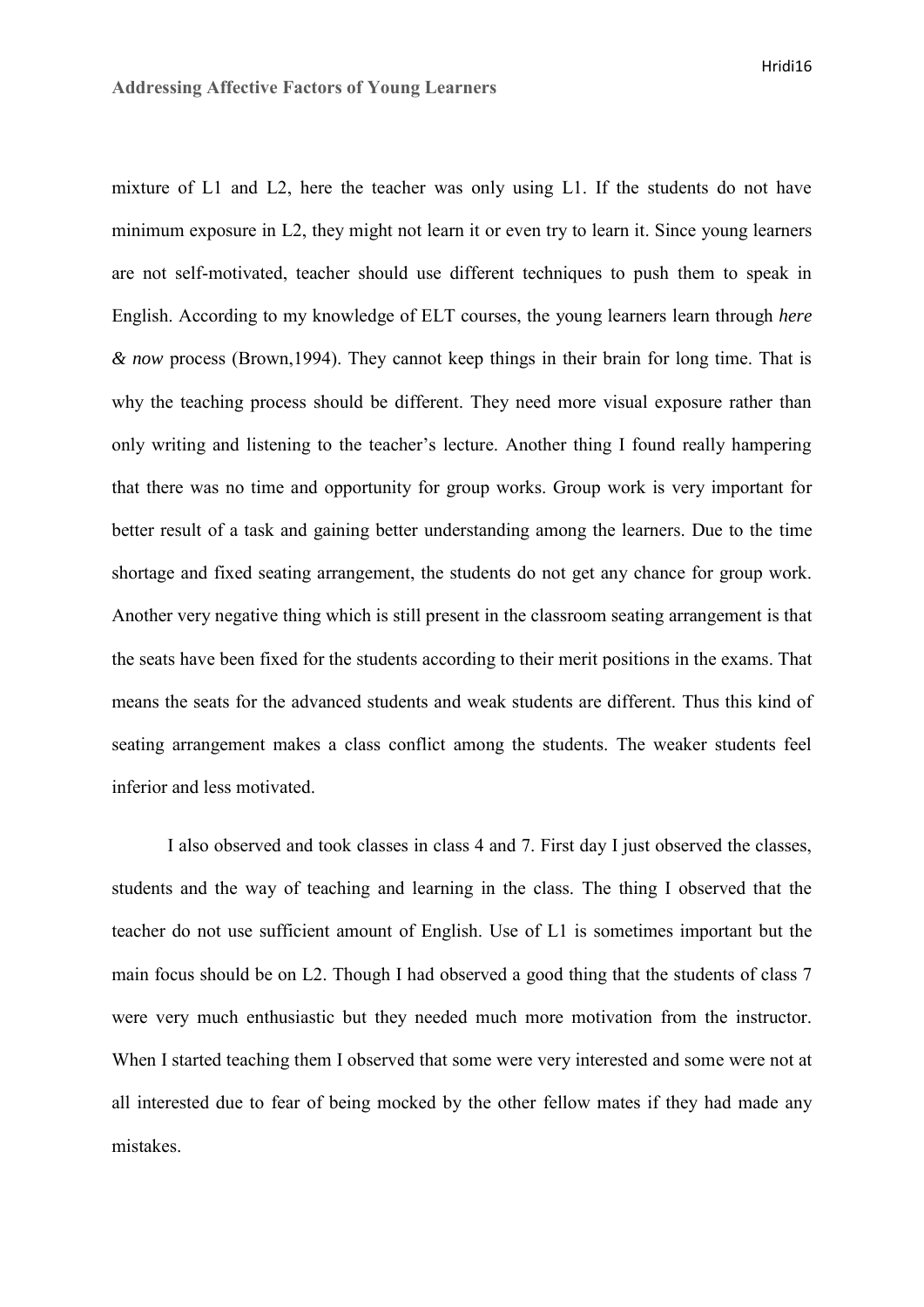Again the teachers who are assigned for the courses believe that the students who are weak in English, they are actually weak from the beginning or primary level and they do not give proper motivation to the weak students to improve. Although I observed that if the students are given a bit more attention and care, they will feel more interested to learn. Lack of knowledge, backdated syllabus, lack of group work are the most influencing affective filters.

## **3.2 As a Teacher:**

# **Addressing students' Motivation and Anxiety**

Mainly I took majority classes in class 2 and I took few classes in class 4 and seven. When I started taking classes, I was worried about the fact whether I could mix with the young learners and figure out the affective filters which were mostly prominent in the teaching learning environment. Gradually with time and experience, I blended with them and managed to find out the factors and tried to decrease the influence of those factors as far as I could.

 My first class as an intern was with class two section B. It was a small classroom accommodating 45 students. It was a grammar class. I taught them the use of short forms. Like That is – That's, I am—I'm, I will—I'll etc. I tried to create a fun environment. I gave them a short story of five lines which has long forms. I underlined those and told them to write in short forms. Rather giving them different sentences I gave them a story consisting five lines which were connected with each other. I tried to make a context for the task rather than just different isolated boring sentences. I often had to design surprise test for them. I used to change the sentences by keeping rules and structure same. Since they were very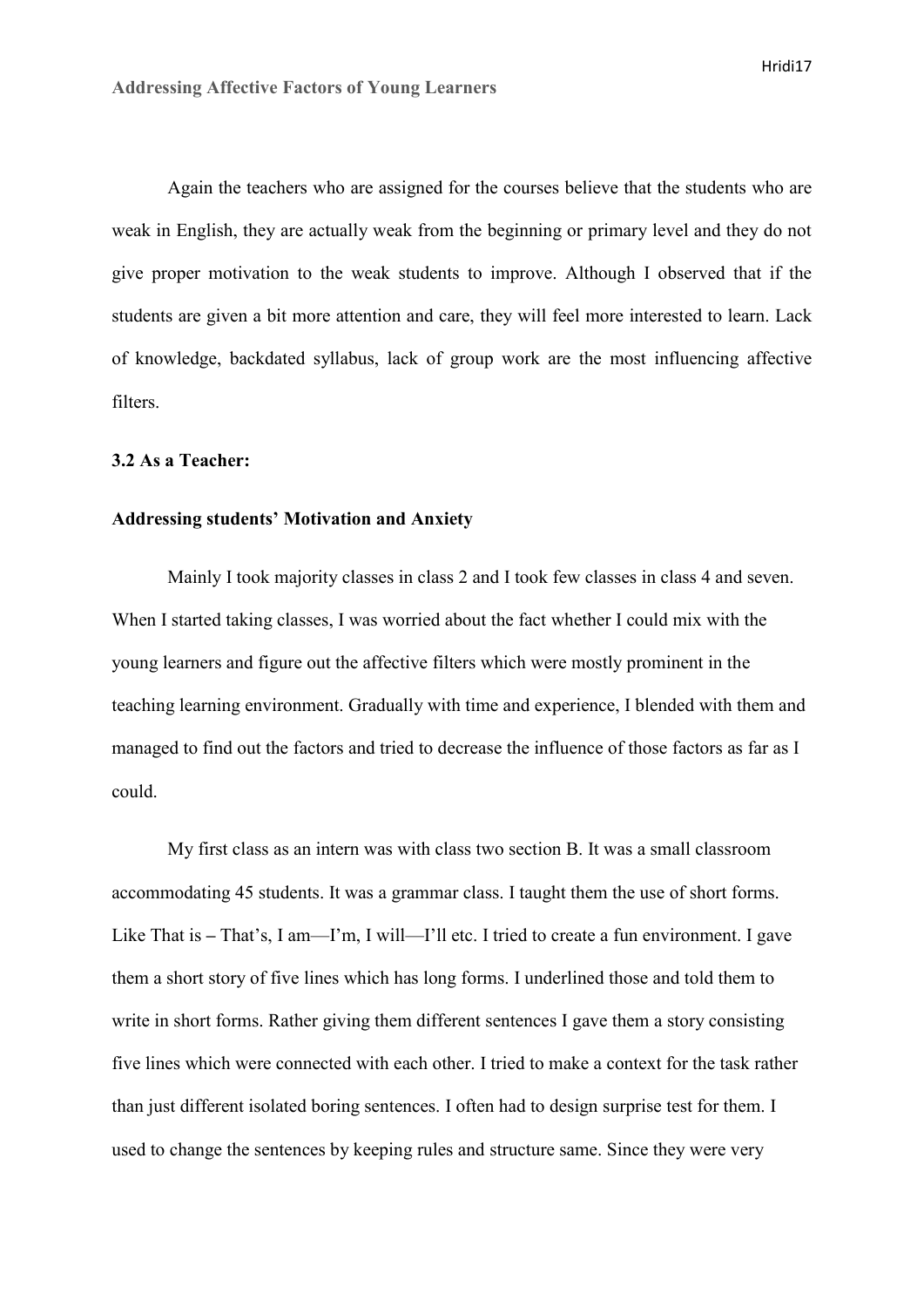young I could not do much experiment. Due to the time constraint and huge number of students it quite impossible to design different communicative tasks.

 At first one and half weeks when I observed the classes, I found that teachers were just giving lectures and exercises from the books. The teaching process was really monotonous and many students were not paying enough attention. That is why when I gave them the task of short form, I divided them in groups and told them it was like a game. I rewarded the group which completed the task at first. I gave them chocolates. I also gave chocolates to everyone to motivate them. I found that they were very happy and some of the students were telling me they wanted to play this type of games again.

### **Increasing Autonomy of the Learners:**

To give the students clear idea of a topic, only lecture and reading out the lessons do not work all the time. In case of young learners, holding their concentration was a big challenge for me. To make them feel more enthusiastic towards the lesson and to push them to use the target language, I had to apply many new things. For example first two classes of the fourth week I taught them a story, ''Nikhil in Trouble''. At first day we read the story altogether. We imagined the condition of the protagonist. I tried to engage them within the story. Since children like to imagine, I tried to present the story in such a way that they could learn through imagination. For example: I asked them to keep themselves in the shoe of the protagonist. What they would have done do if they were in the situation of the protagonist. I asked them one by one and tried to elicit answers from them in English. When they got stuck I helped them to complete the answer and corrected them very politely with an appreciation for trying. I thought if they had subconsciously tried to speak in English rather than just following the instruction of the teacher like 'You have to answer in English', that will be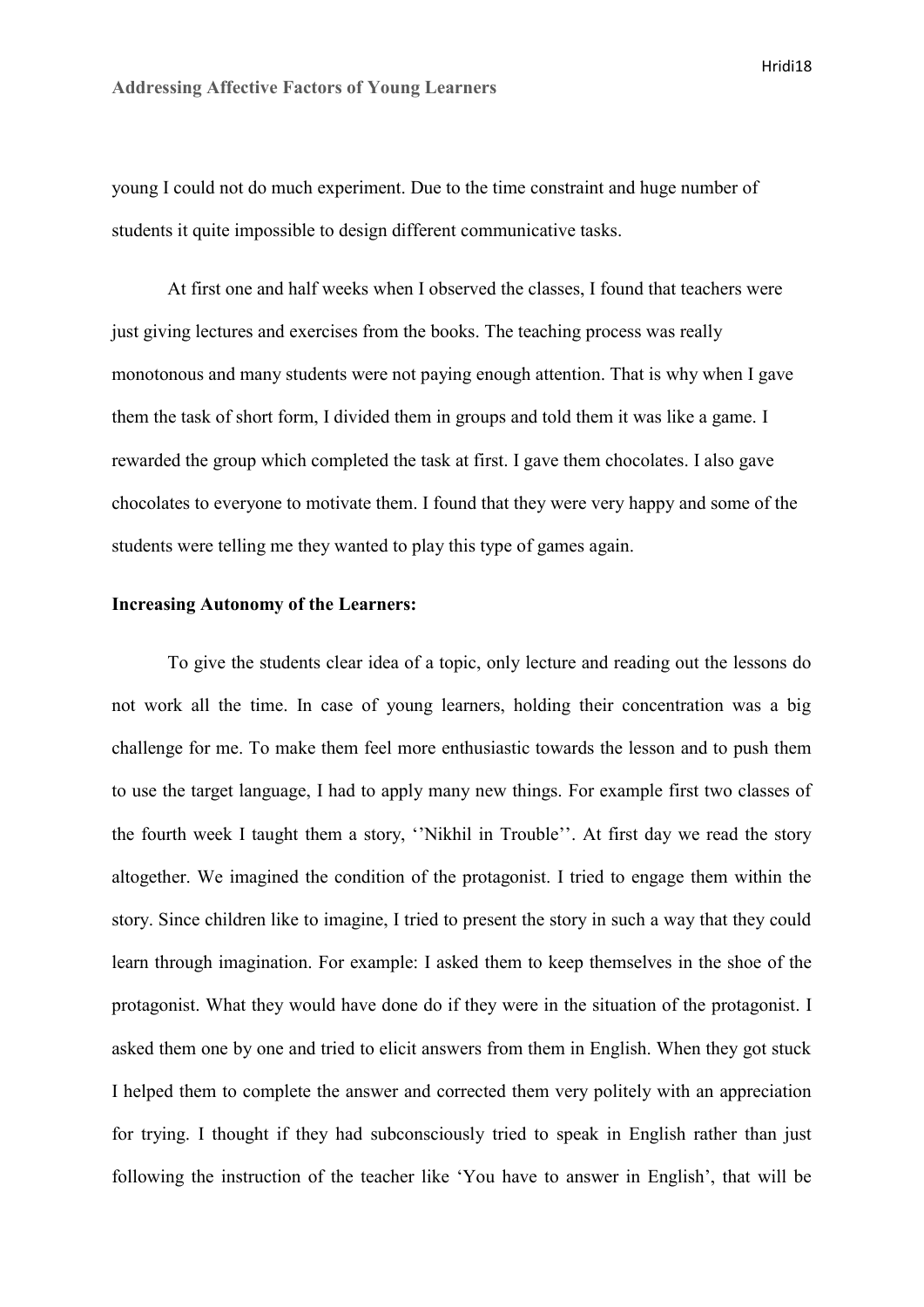more beneficial for them. I tried to make a friendly and supportive environment which is very important to reduce hesitation, fear, ignorance towards learning the second language and I think I could reduce the influence of these affective filters to some extent in my classroom.

In classes I used to check their copies and I used to give them little mock test consisting 5 marks. When I checked their copies, I always used to give them reward like good comments and stars. Whatever the marks were, I never wrote any discouraging comments or cross mark in their copies. For example one student got 0 out of 5 in a mock test. I did not mention the mark in the copy rather I wrote all the correct answers beside her wrong answers. I called her personally and explained the answers to her. Motivating the students in every situation is very important which is a key element to reduce the influence of affective factors.

 I had to take classes in class four and seven. Since the lessons are bit broader in class four and seven, I needed to take preparation before going to the class. On the other hand, learners or children of this age are usually mischievous and they try to find flaws in their teachers. I do understand this because I was also like this in that age. I was quite happy that the students of these classes, they try a lot to communicate in English. One thing I did not find alright regarding class seven while observing the first class that the teacher did not always communicate in English rather he made a mixture of English and Bangla. In the first three days of the first week, I took classes in class four. In literature class I taught them "Beauty and the Beast". Since it is a fairy tale they were very much enthusiastic in it. I discussed the grief and happy ending of the story. I always ask my students about the story that which part they like most after finishing the story. I push them to talk so that they get the opportunity to speak in English. Since that was my first lecture in that section, I made the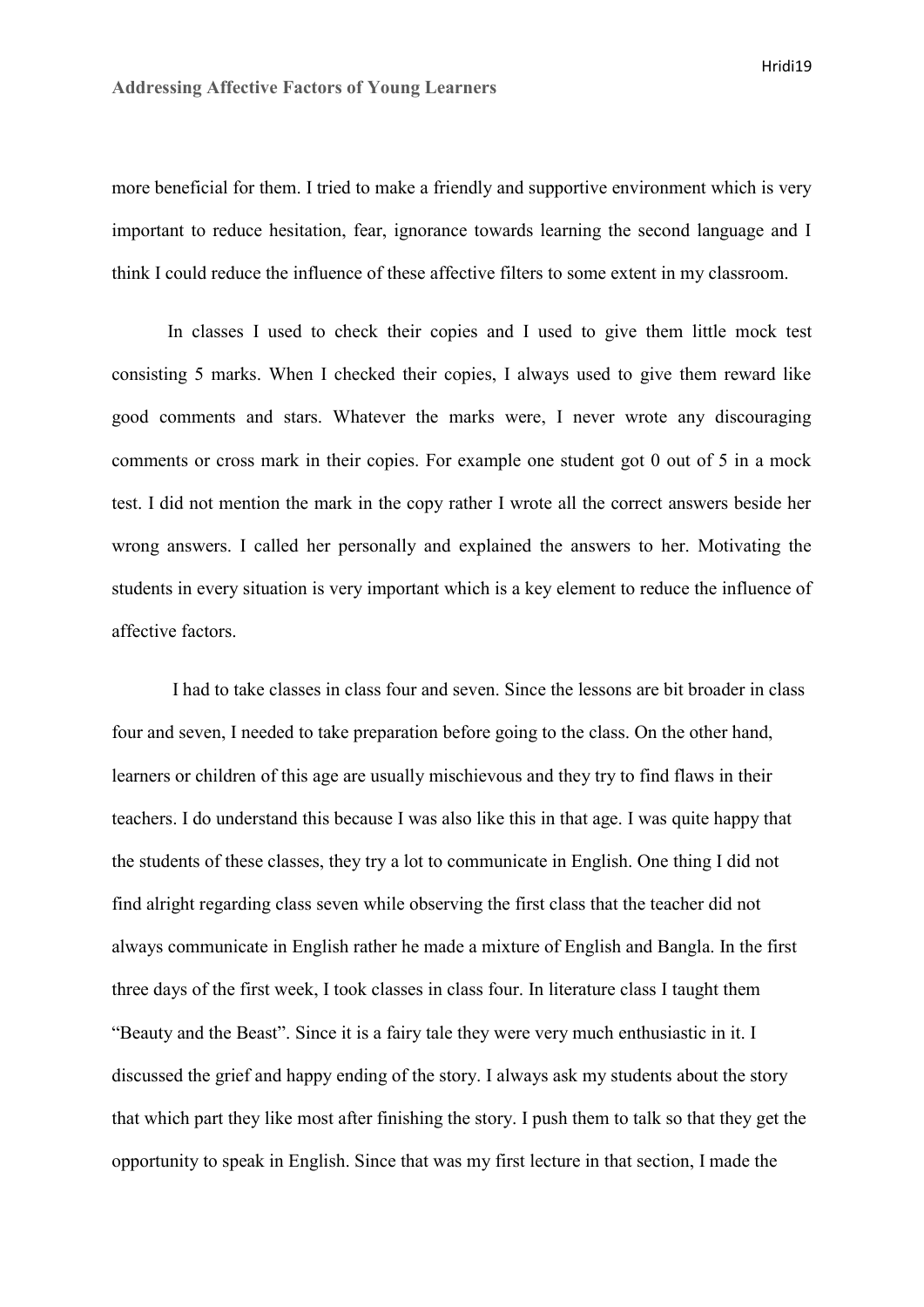environment quite easy and friendly so that they could get out of any kind of fear and hesitation. Fear is one of the major affective factors because in our culture the students do not feel free to talk to their teacher in case of giving any opinion or regarding any queries. Thus, I extrinsically motivate them through my approach, gestures and way of talking. According to Du (2009), taking approach with positive attitude tend to learn L2 easily and with rapid progress; while those with negative attitude make slowly progress. On the other hand in both classes in four and seven I found that many students were very interested to speak, to answer but some were not at all interested. This situation defines that they have fear in them and they are not confident enough to speak in the second language. I tried my level best to elicit information which was a push for them to speak in English.

In the second class I made a task for them. I had to keep in mind that their level might be higher elementary. Thus I had to make the task innovative which would push them to think but it would not be difficult or beyond their proficiency level. I told them to write a response on the story in 6 lines about their liking, disliking, characters or whatever they felt like. When I checked their copies I found that only some students used some good vocabularies others did not. It clearly defines their ignorance in learning new things or new words. The conventional education system has compelled them to think that they can not make any mistake, thus for ensuring no mistakes they do not take any risk of trying something new.

 Same thing I found out in class seven. There is a "Free Handwriting" portion in their syllabus. There I made another task for them. I gave a controlled free hand writing task. Since their proficiency level is high, I made a task about the refugee issue. I wanted their

Hridi20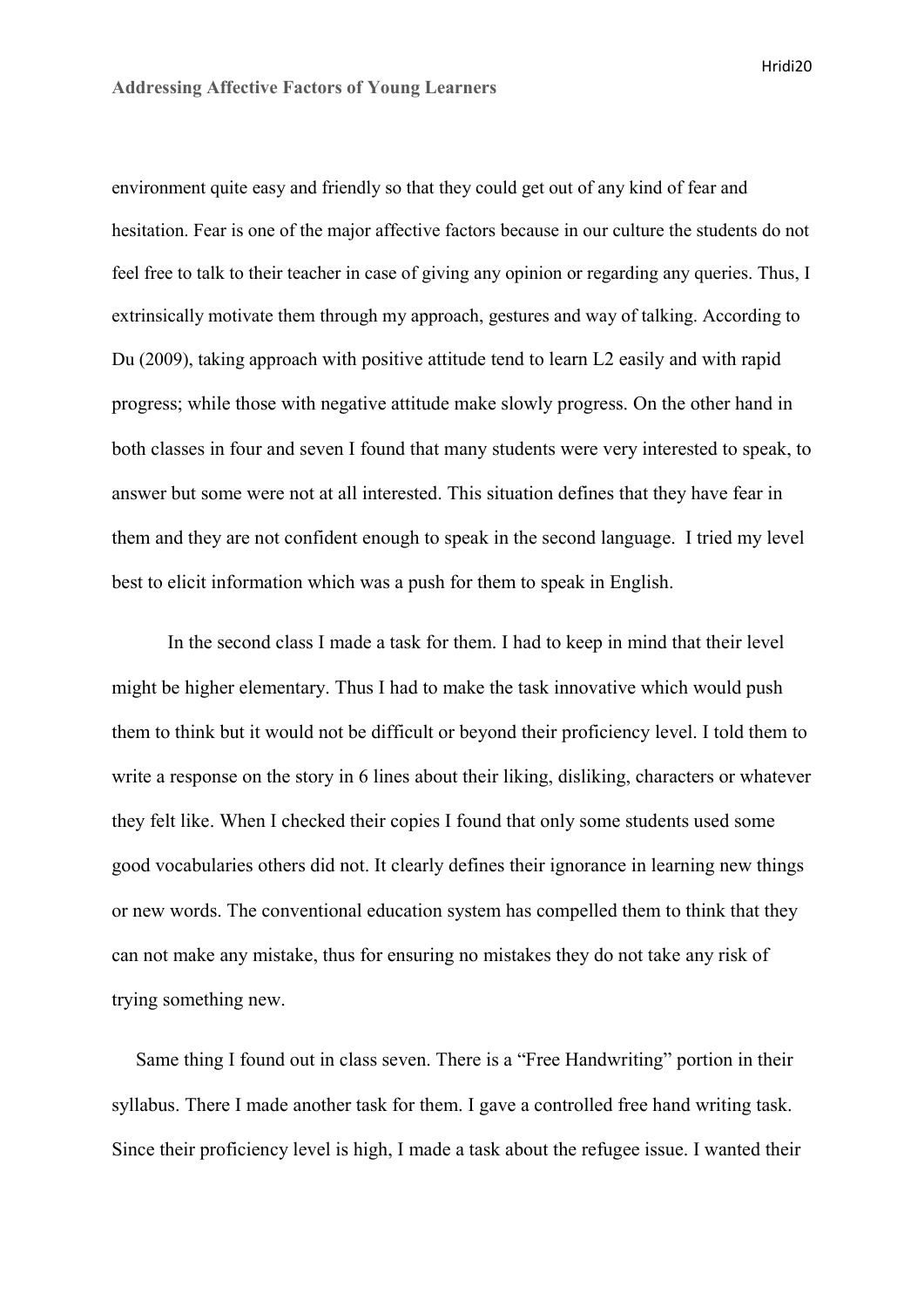written opinion about the refugee issue. In this case I found out that most of them did not have sufficient knowledge or information about the most recent and important issues about our country. This really disappointed me and I understood that their free hand writing had not been designed to achieve any measurable goal. The objectives of the lessons are not measurable and seem vague. In the "Completion of the story" section stories like, "A little learning is a dangerous thing"," A thirsty cow" are still being practiced. In our time we also used to practice those. Thus they do not get any opportunity to think anything new; the syllabus was not redesigned according to the time and latest issues. Though I do not have any authority to design the syllabus and add new items, I will propose a list of items to the management of the school and to the authority to keep them under consideration and to think about the issues.

### **3.3 As an Examiner:**

As a part of my internship, I was given some exam scripts to check and mark. The scripts were from class 2. Their final exam question was consisting of 60 marks. In literature or Eng  $1<sup>st</sup>$  paper they had poem writing, Q/A part, different grammatical parts from the stories which were in their work book. Language or Eng  $2<sup>nd</sup>$  paper question was also consisted of 60 marks. It was mainly based on grammatical items, one paragraph and a composition. The grammatical items were noun, pronoun, opposite word, verb, article, preposition etc. In grammatical items, one wrong answer would cut directly one mark and full marks for correct answers. For spelling mistake in paragraph and composition for any kind of mistake would cut .5 marks and wrong sentence structure would cut 1 mark. Thus I found the application of *error count method* is on top. Since I was just given the scripts of one section of class 2, I did not have much experience as an examiner. I checked their copies. One thing I did not find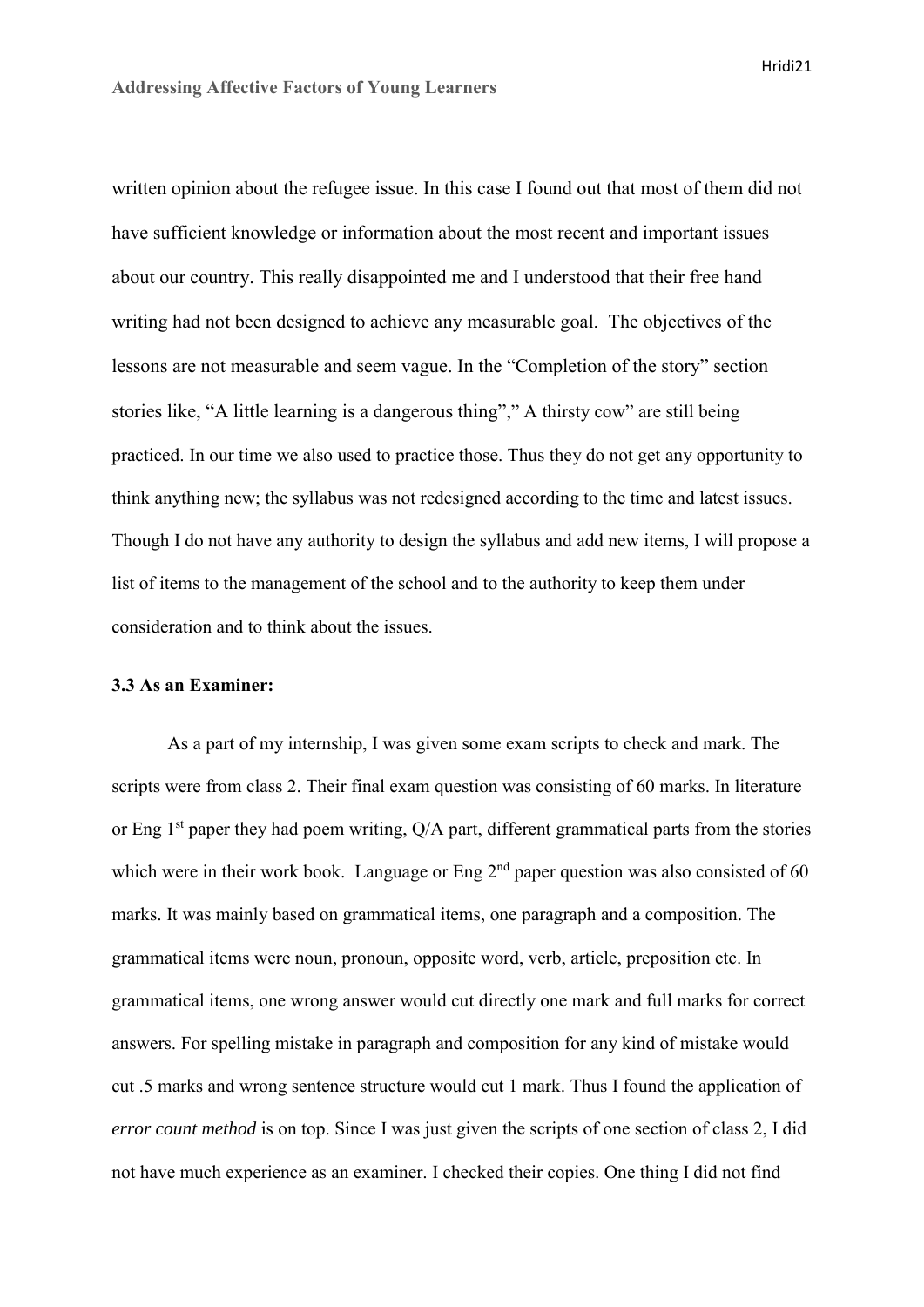alright that in their composition part cutting .5 marks for spelling mistake, wrong verb form, punctuation etc and cutting 1 mark for wrong sentence structure were little extreme. For this rule a lot of students were getting poor marks in their composition and paragraph part. Fear of evaluation and poor marks is one of the leading affective factors and the wrong and over strict marks distribution in the exam increases the effect. As a result they did not want to bring variation in sentences. They were afraid that if they had made any mistake, their marks would be deducted and their overall grading would be less.

 I was very happy with one thing that in one section I requested the teacher and the students to write the creative part on their own. I checked their copies and I found that they really did try. I was very happy that they tried. However it was, no matter how many mistakes they did, I tried to give them highest marks in the paragraph.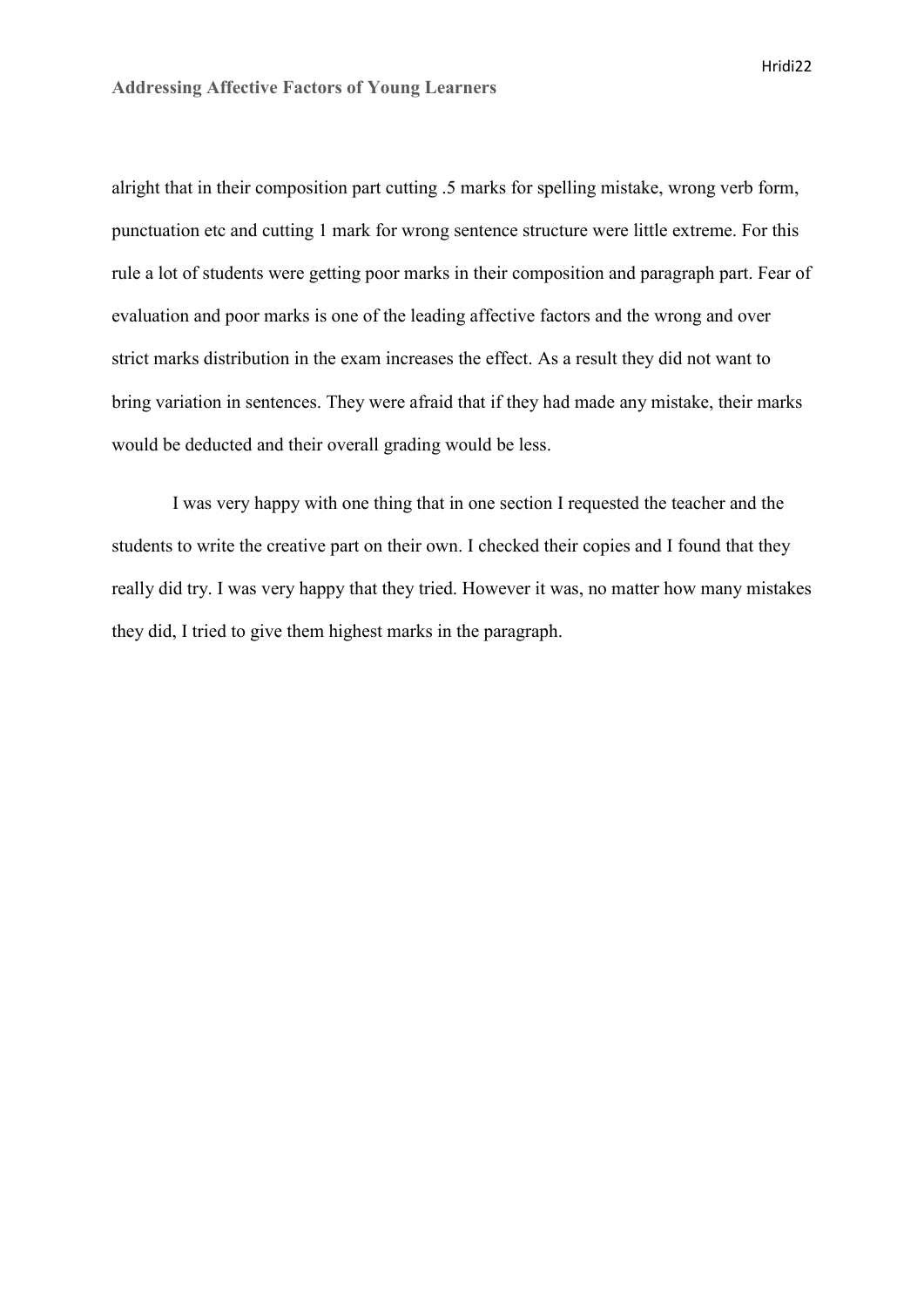#### **Chapter 4: Opinion and Overall Observation**

As an intern, observer and examiner I felt that, still there are lot of problem in the management of classroom, syllabus and teaching process. My majority experience was with class 2. The books which were assigned for class two are quite good. Those were Indian books and the contents of those books were quite rich but the way teachers were applying the task which are given in the books was not appropriate and communicative. On the other hand, in class four and seven the syllabus do not provide any extra book apart from the book of national curriculum which still provides backdated topics. In the classes, teachers do not use sufficient L2 and the exercises they do in the class are quite monotonous. For example same type of fill in the blanks, Q/A and home works. That is why young learners do not feel interest in learning. As a result, students are following the syllabus just as a part of their course but ultimately they are not learning the skills of L2. Though we cannot just blame the student and the teachers, the overall system is actually problematic. Due to huge number of students, time constraint, small classroom, problematic guardians and strict evaluation system, to try anything new and innovative is quite hard and challenging. Again the subject is only practiced in the classroom, still not perfectly which is instructed by the teacher and participated by the students. The students are not getting enough opportunity of practical implementation of L2. Lack of outdoor activities and broad and monotonous syllabus do not push them to practice the L2 which increases influence of the affective factors.

 While working as an intern, I found that fear in speaking English was very prominent among students because they thought teacher would scold them or other students would mock them. Thus while taking the class, I used to motivate them in speaking English for example asking them a response on a story or poem, I asked them about their liking, disliking about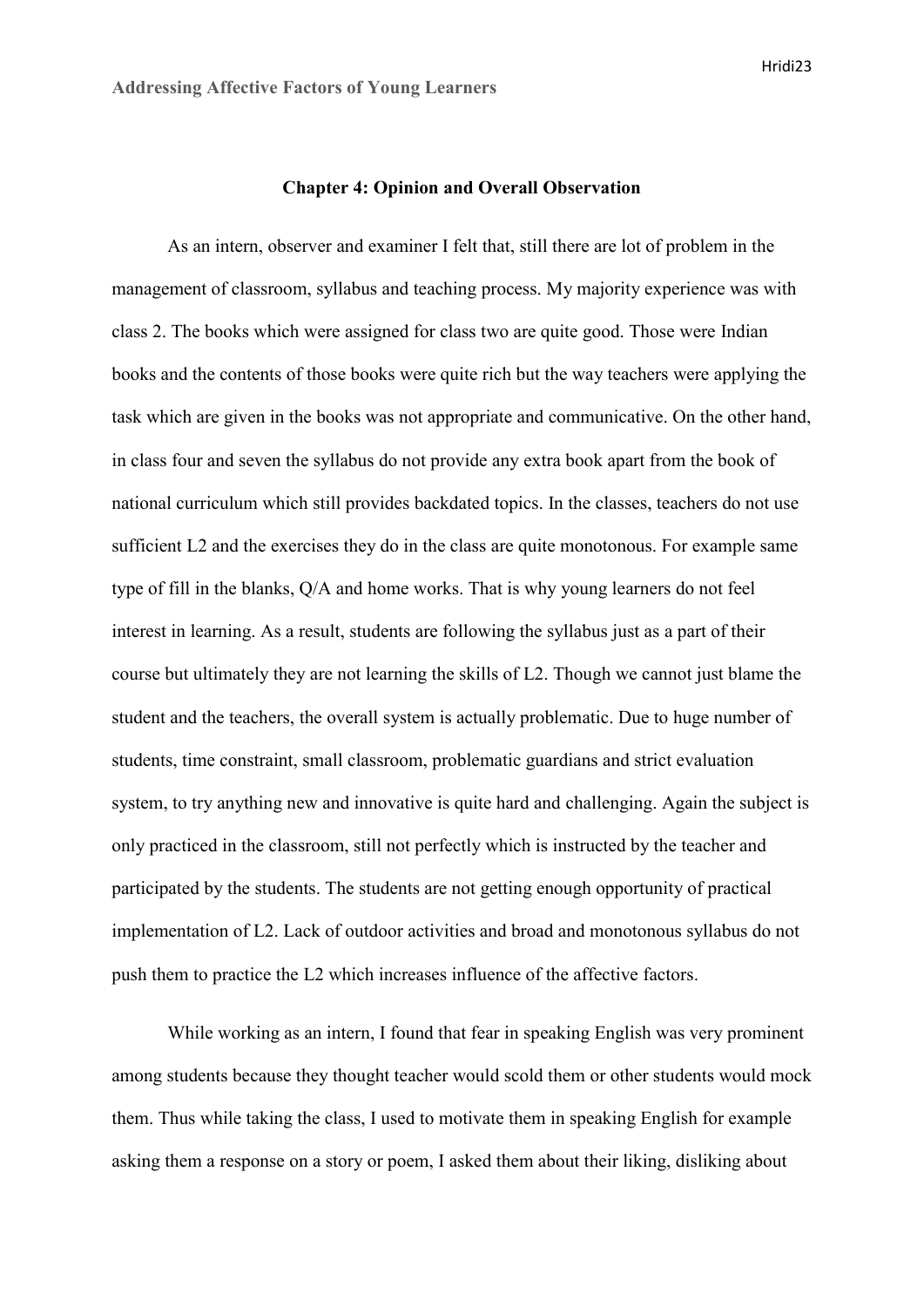food, movies, cartoons, what they had for tiffin etc. I wanted to elicit information in L2 and even when they got stuck I used to help them to complete the answer with appreciation. That is how I tried to remove their fear and anxiety regarding speaking in L2 which are leading affective factors. I felt that if I made them speak in the class rather than just reading the text book and listening to the lecture that would be more communicative environment.

# **Implementing Group Work:**

 Group work is an effective way to reduce the influence of affective factors. Group work among students strengthens their bonding; it creates a cooperative along a positive competitive environment. In classes I used to give them task and divided them in different groups. Even I used to change the seats. I used to mix advance and weak students together to reduce the gap between them. We used to play games where I rewarded them with chocolates.

 Use of technology is very important for better learning. If the students get visual exposure rather than just reading books and listening to the lectures they will absorb the lesson more perfectly and they will be able to learn better. Different kind of technological additions along with lectures and lessons are really helpful to reduce the influence of affective filters.

Hridi24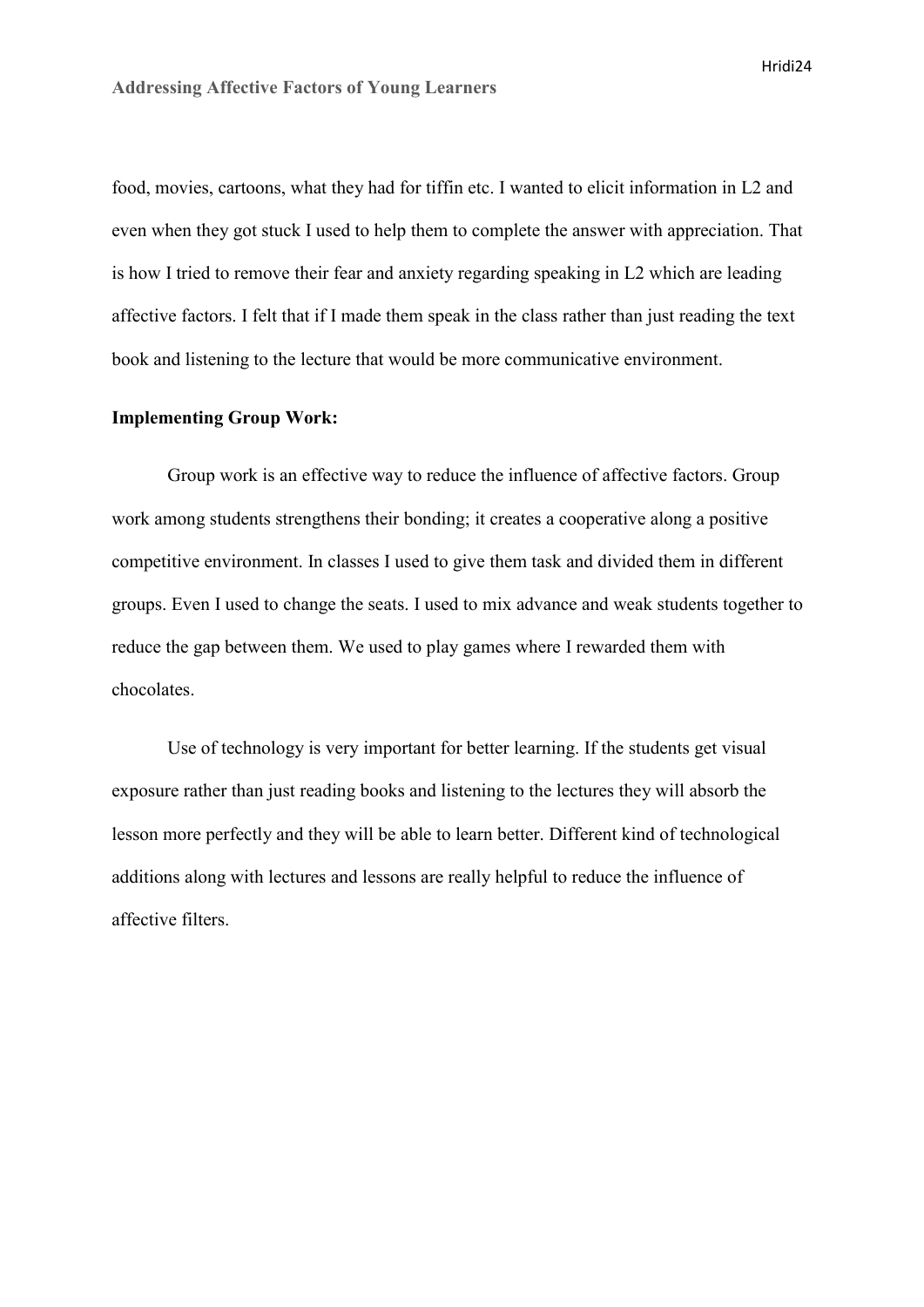## **Chapter 5**: **Recommendation**

During my internship I pointed out some things which can work to reduce the affective factors in teaching learning process of L2.

- 1) There should be an ice breaking session before jumping into the main lesson. The ice breaking can be related with the lesson.
- 2) Teacher needs to put herself/himself in students' shoes. Students' psychology should be understood and considered.
- 3) Students should have the opportunity to express their thoughts, problems, opinion and those should be listened and considered carefully.
- 4) Motivating the students in every situation is very important to reduce affective filters.
- 5) Rather than just talking about good marks, students should be encouraged to try out new things.
- 6) In case of young learners, the teacher should maintain charming, graceful attitude because young learners feel comfortable and happy if they see the teacher has a smiling face and graceful attitude.
- 7) The students should be rewarded not only for success but also for trying.
- 8) The teacher should make a proper lesson plan although plans do not always work; it gives direction for proper lecture.
- 9) Group work should be done more and more.
- 10) Seating arrangement according to the merit list must be stopped.
- 11) Students should feel free to talk to the teacher and teacher should act as a guide and supporter.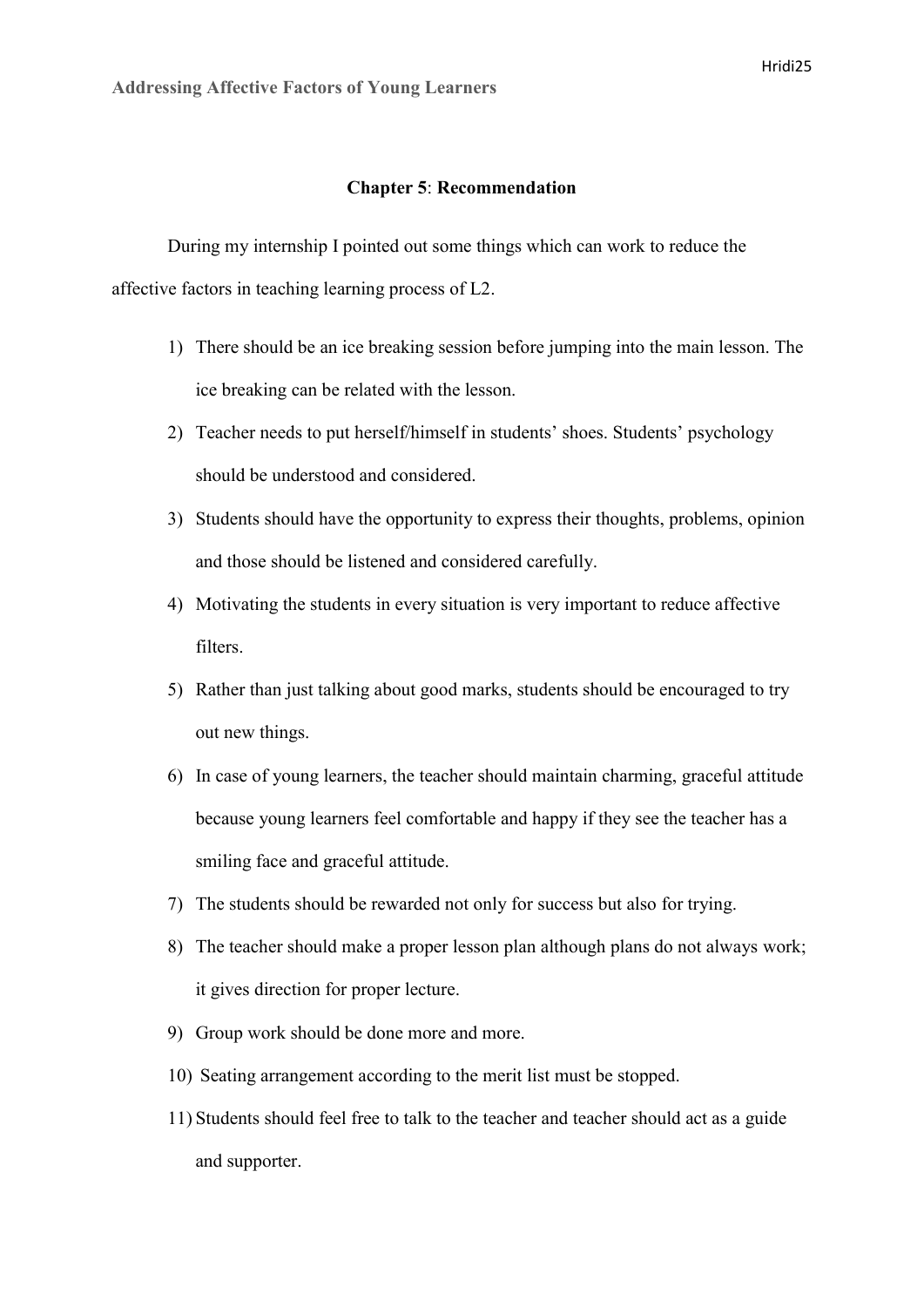12) Extra reading apart from syllabus should be provided to increase extra knowledge and practice.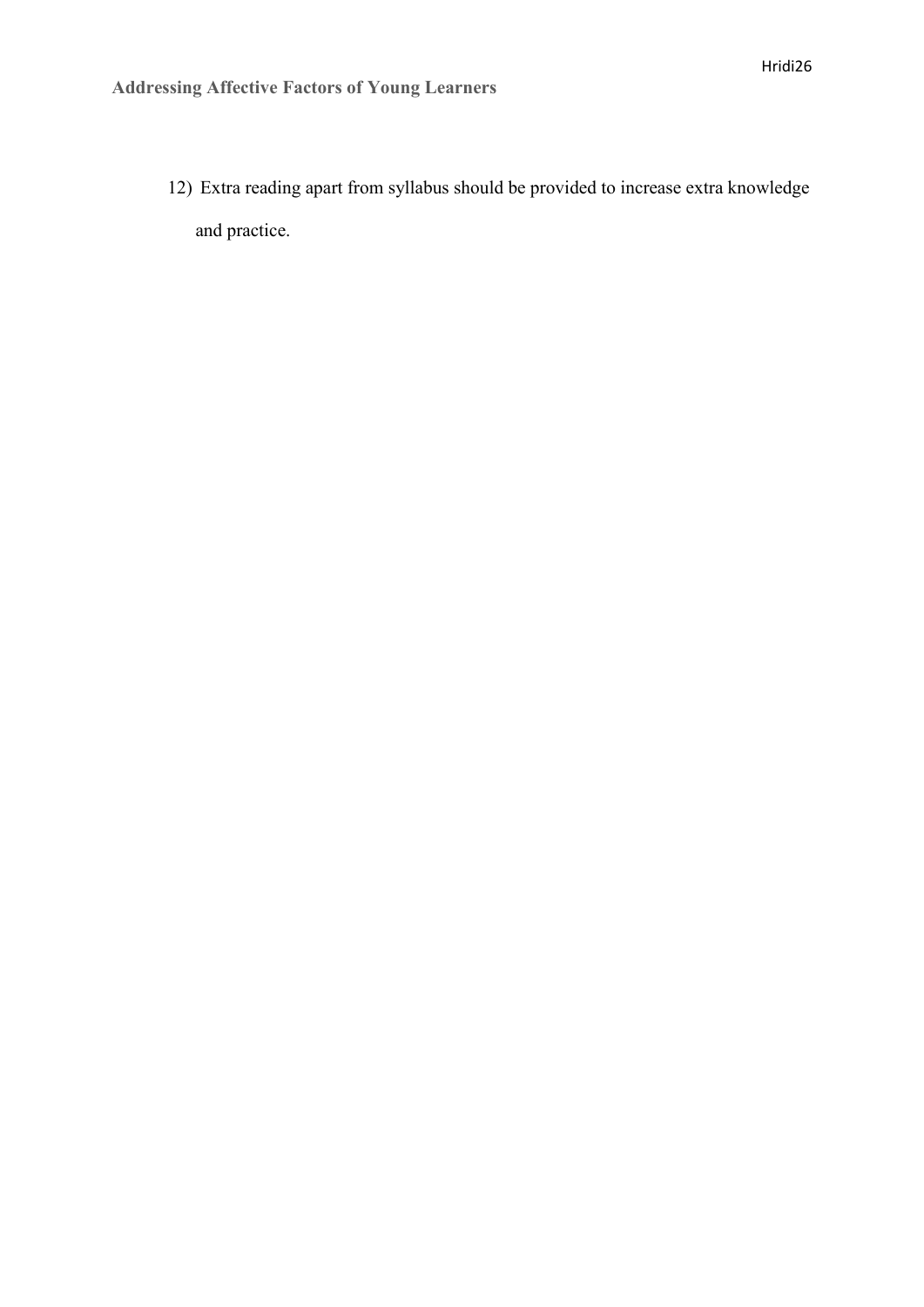#### **Chapter 6: Conclusion**

Since in every position and places we need our L2, learning it properly is a must. It is now a basic need especially for a developing country like Bangladesh. Thus it is really important to create a convenient environment to practice this language. Affective filters are tough to handle but motivation, proper guidance, supportive environment and every positive action taken by both teachers and students can lessen the influence of affective filters. The education system in Bangladesh which is under national curriculum is still backdated as I have tried to uphold a bit overview of my experience and opinion on it. I think the education system should be modified before changing anything. An organized and systematic education system as per the standard of international education system can be followed for the modification. From the elementary or beginning level teachers should be careful about students' need and short comings regarding learning English. The teaching and learning environment should be made in a way where the students will be the top priority. Affective filters can be different from place to place and learners to learners. It is necessary to identify particularly which affective filters are prominent in a group of learners and how to reduce them.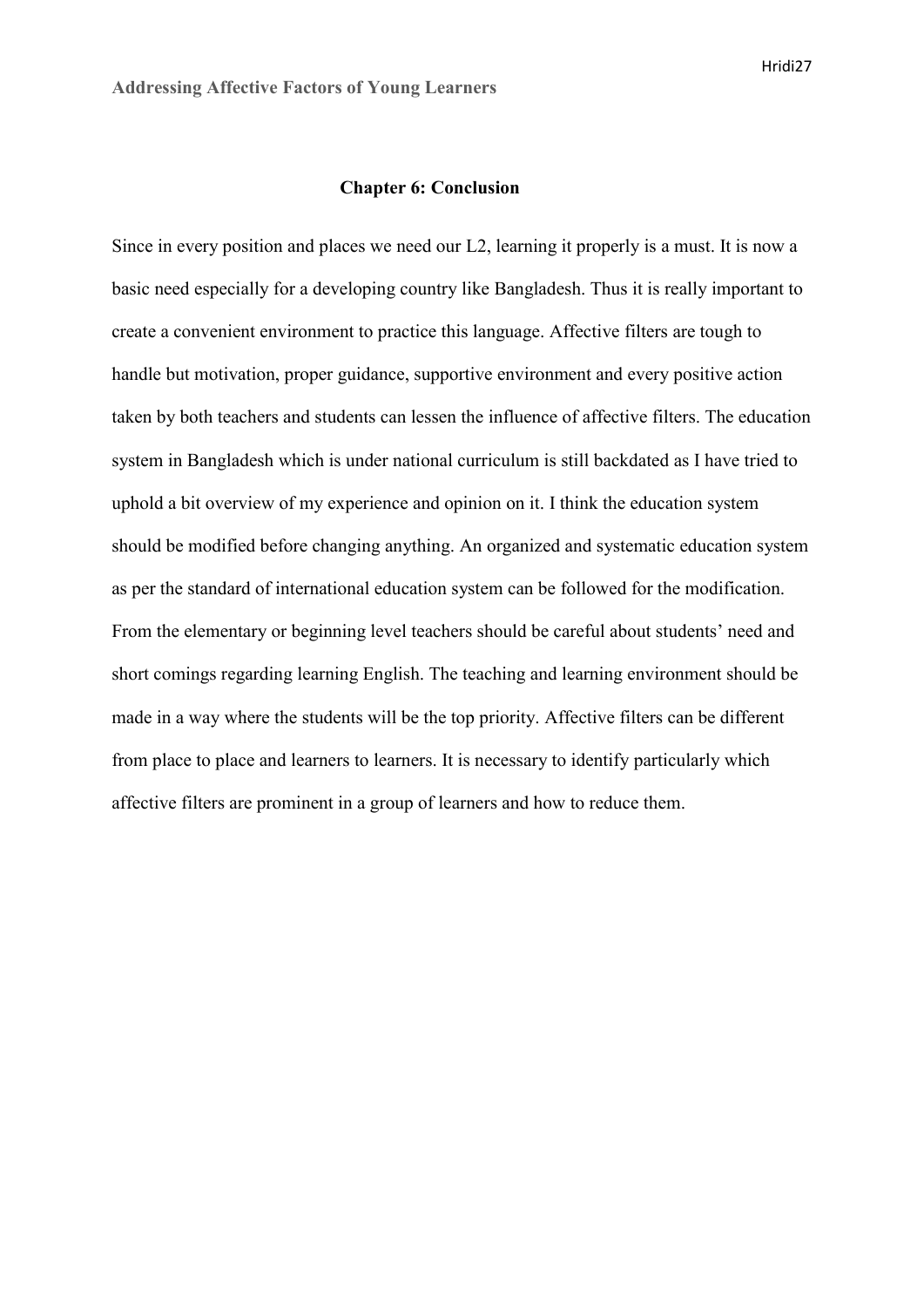#### References

- Aliakbari, M., & Heidarzadi, M. (2015). The relationship between EFL teachers' beliefs and actual practices of classroom management. Cogent Education, 2(1), 1039255.
- Bashir, A. (2012). Promoting learner autonomy through learner training in English language classroom. *The Arts Faculty Journal*, *July 2012-June 2013,* 23-41
- Borg, S. & Al-Busaidi, S. (2012). Learner autonomy: English language teachers' beliefs and practices.
- Bayat, Ӧ. (2011). The effects of out-of-class use of English on autonomy perception. In D. Gardner (Ed.), *Fostering autonomy in language learning* (pp. 107-114). Gaziantep:

Zirve University.

- Benson, P. & Voller, P. (1997). *Autonomy and Independence in language learning*. London: Longman.
- Benson, P. (2013). Learner Autonomy. *TESOL Quarterly*, *47*(4), 839-843
- Boonkit, K. (2010). Enhancing the development of speaking skills for non-native Speakers of English. *Procedia Social and Behavioral Siences.* 1305-1309
- Brown, H. D. (2014). *Principles of Language Learning and Teaching* (4<sup>th</sup> ed.). Longman
- Dornyei, Z. (1998). Demotivation in foreign language learning. *Paper presented At the Tesol 98 Congress, Scattel, WA, March.*
- Dornyei, Z. (2001). *Motivational Strategies in the Language Classroom.* Cambridge University Press
- Dornyei, Z., & Otto, I. (1998). Motivation in action: A process model of  $l_2$  motivation. *Working Papers in Applied Linguistics,* 43-69.
- Du, X. (2009). The affective filter in second language teaching. *Asian Social Sciences, 5*(8), 162-165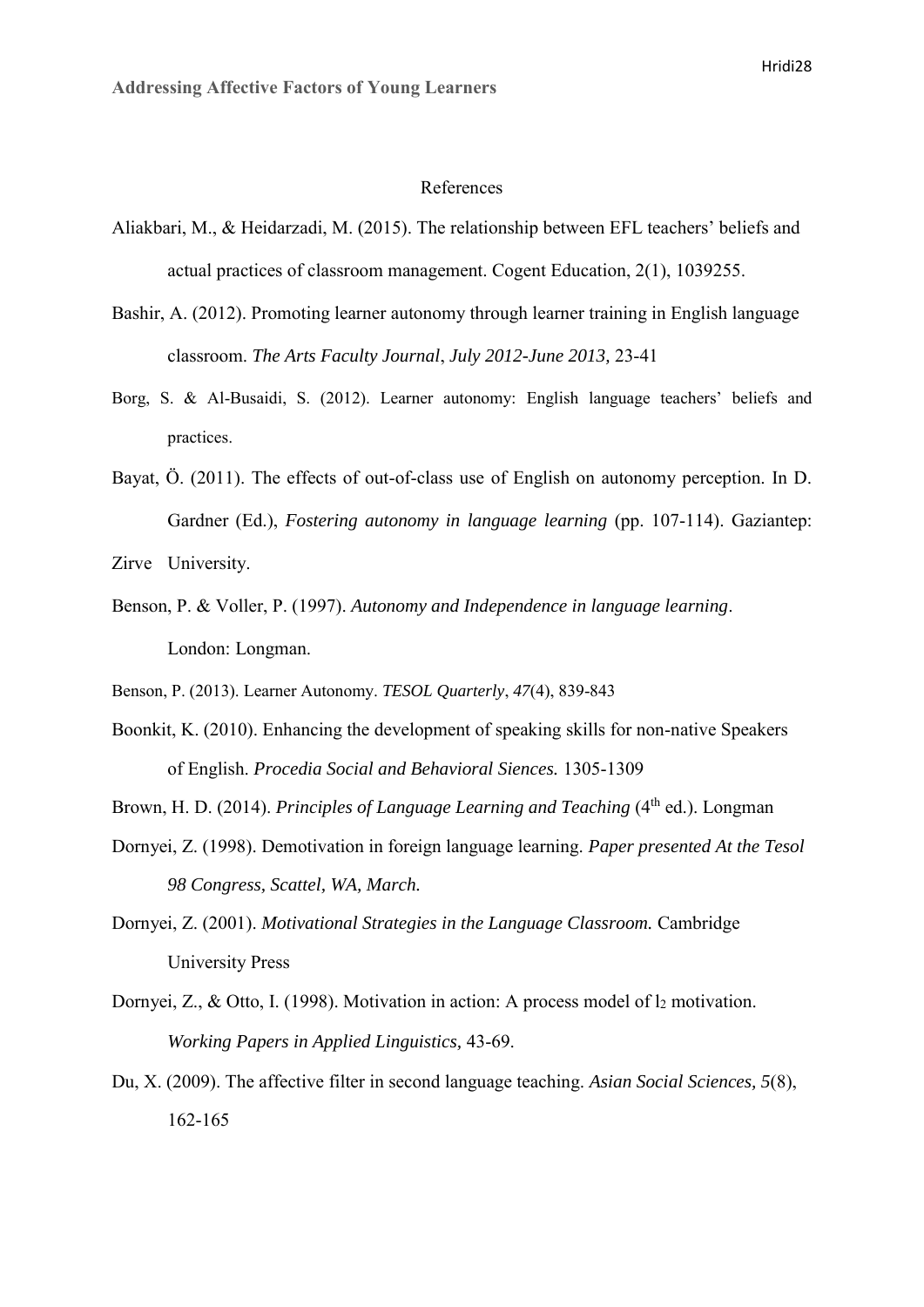- Ellis, T. (2004). Animating to build higher cognitive understanding : A model for studying multimedia effectiveness in education. *Journal of EngineeringEducation, 93* (1), 59– 64
- Henter, R. (2014). Affective factors Involved in Learning a Foreign Language. *Procedia-Social and Behavioral Sciences, 127,* 373-378
- Gardner, R. (1985). *Social psychology and second language learning: The role of Attitude and motivation. London, Edward Arnold.*
- Influence of Speech Anxiety on Oral Communication Skills among ESL/EFL Learners. (2015). *Advances in Language and Literary Studies*, 6(6).
- Khenoune, L. G. (2007). Learner autonomy in an EFL context: A study of undergraduate learners' readiness for autonomous learning at Bejaia University.
- Mahu, D. (2012). Why is learning English so beneficial nowadays. *Prof.,Transport Technical College, 2*(4), 374-376
- Mantei, E. J. (2000). Using Internet class notes and PowerPoint in the physical geology lecture. *Journal of College ScienceTeaching, 29*, 301-305.
- Ni, H. (2012). The effect of affective factors in SLA and pedagogical implication. *Theory and Practice in Language Studies*, *12*(7), 1508-1513
- Reddy, P. (2012). Importance of English and different methods of teaching English. *Journal of Business Management and Social Science Research, 1*(3), 25-28.
- Schwartz, & Beichner. (1999). *Essentials of educational technology*. Boston: Allyn and Bacon.
- Sieberer-Naglar, K. (2015). Effective classroom-management & positive teaching. English Language Teaching, 9(1), 163.